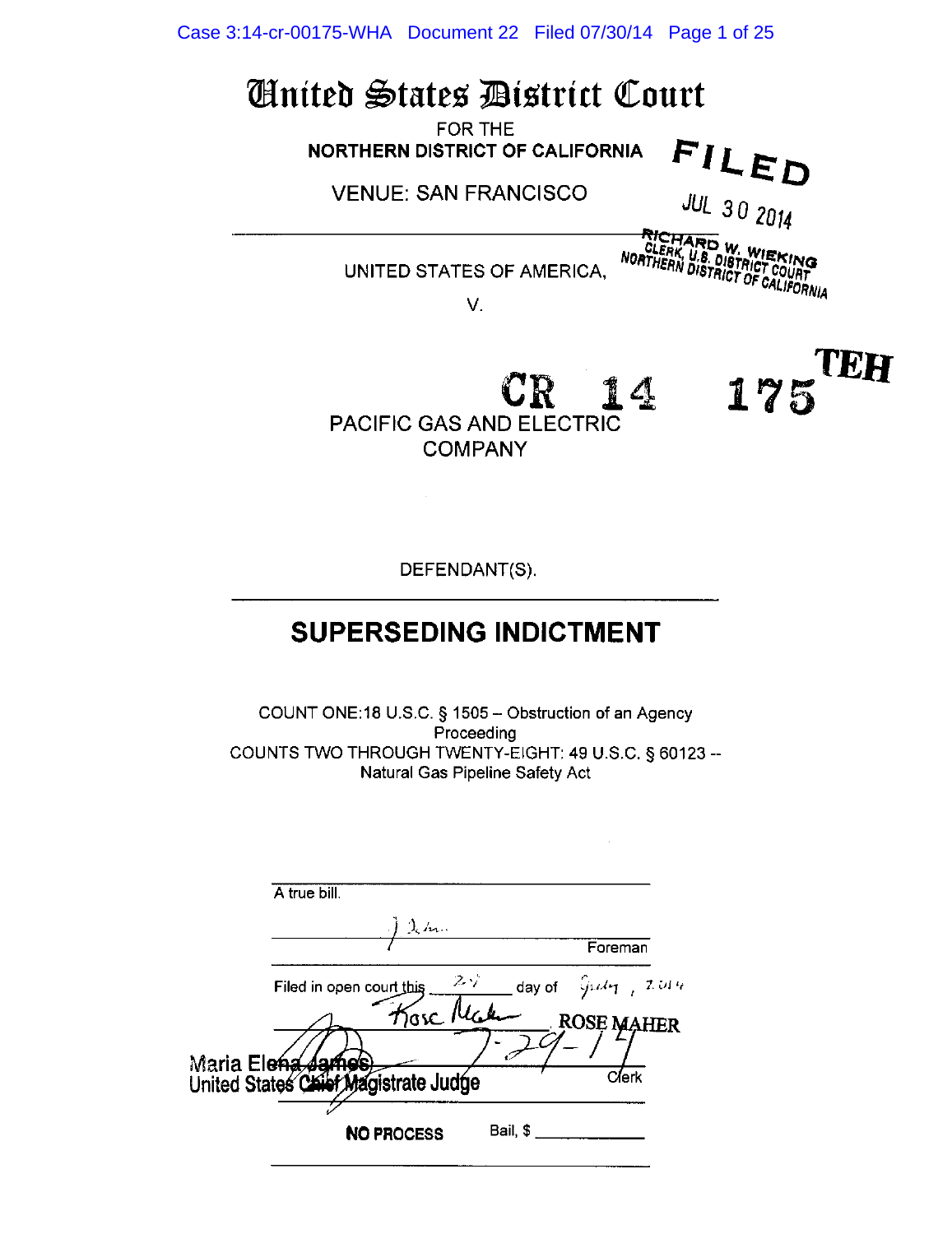### Case 3:14-cr-00175-WHA Document 22 Filed 07/30/14 Page 2 of 25

| AO 257 (Rev. 6/78)                                                                            |                                                                                                                                              |
|-----------------------------------------------------------------------------------------------|----------------------------------------------------------------------------------------------------------------------------------------------|
| DEFENDANT INFORMATION RELATIVE TO A CRIMINAL ACTION - IN U.S. DISTRICT COURT                  |                                                                                                                                              |
| <b>INDICTMENT</b><br>₩<br><b>INFORMATION</b><br><b>COMPLAINT</b><br>BY:<br><b>SUPERSEDING</b> | Name of District Court, and/orthudge/Magistrate Location<br>NORTHERN DISTRICT OF BALIFORNIA                                                  |
| <b>OFFENSE CHARGED</b>                                                                        |                                                                                                                                              |
| Count One: 18 U.S.C. § 1505 - Obstruction of                                                  | DEFENDANT - U.S.                                                                                                                             |
| Petty<br>the NTSB's Investigation                                                             |                                                                                                                                              |
| Minor<br>Counts Two through Twenty-Eight: 49 U.S.C. §<br>Misde-                               | PACIFIC GAS AND ELECTRO                                                                                                                      |
| meanor<br>60123 - Natural Gas Pipeline Safety Act                                             | <b>VIEKING</b>                                                                                                                               |
| Felony                                                                                        | DISTRICT OF CALIFORNIA<br><b>DISTRICT COURT NUMBER</b>                                                                                       |
| PENALTY:                                                                                      | CR 14-00175 TEH                                                                                                                              |
| Maximum Penalties for Count 1: \$500,000.00 fine or twice the                                 |                                                                                                                                              |
| gross gain or loss; \$100 special assessment                                                  |                                                                                                                                              |
| Maximum Penalties for Counts 2-28: \$500,000 fine or twice the                                | <b>DEFENDANT</b>                                                                                                                             |
| gross gain or loss; \$100 special assessment                                                  |                                                                                                                                              |
| <b>PROCEEDING</b>                                                                             | IS NOT IN CUSTODY                                                                                                                            |
| Name of Complaintant Agency, or Person (& Title, if any)                                      | Has not been arrested, pending outcome this proceeding.<br>1).<br>If not detained give date any prior summons<br>was served on above charges |
| Zurvohn Maloof, Special Agent, U.S. Department of Transportation                              | Is a Fugitive<br>2)                                                                                                                          |
| person is awaiting trial in another Federal or State<br>Court, give name of court             | 3)<br>Is on Bail or Release from (show District)                                                                                             |
|                                                                                               | Northern Diastrict of California                                                                                                             |
| this person/proceeding is transferred from another                                            |                                                                                                                                              |
| district per (circle one) FRCrP 20, 21 or 40. Show<br>District                                | <b>IS IN CUSTODY</b>                                                                                                                         |
|                                                                                               | On this charge<br>4)                                                                                                                         |
|                                                                                               |                                                                                                                                              |
| this is a reprosecution of<br>charges previously dismissed                                    | On another conviction<br>5)<br>State                                                                                                         |
| <b>SHOW</b><br>which were dismissed on                                                        | Awaiting trial on other<br>Fed'l<br>6)<br>charnes                                                                                            |
| DOCKET NO.<br>motion of:<br>U.S. $Atty$   Defense                                             | If answer to (6) is "Yes", show name of institution                                                                                          |
| this prosecution relates to a                                                                 |                                                                                                                                              |
| pending case involving this same<br>defendant<br>MAGISTRATE                                   | If "Yes"<br>Yes<br>Has detainer<br>give date                                                                                                 |
| prior proceedings or appearance(s)<br>CASE NO.                                                | been filed?<br>No<br>J<br>filed                                                                                                              |
| before U.S. Magistrate regarding<br>this defendant were recorded under                        | Month/Day/Year                                                                                                                               |
|                                                                                               | <b>DATE OF</b><br><b>ARREST</b>                                                                                                              |
| Name and Office of Person                                                                     |                                                                                                                                              |
| Furnishing Information on<br>MELINDA L. HAAG                                                  | Or if Arresting Agency & Warrant were not                                                                                                    |
| <b>THIS FORM</b><br>U.S. Att'y   Other U.S. Agency                                            | Month/Day/Year<br>DATE TRANSFERRED<br>TO U.S. CUSTODY                                                                                        |
| Name of Asst. U.S. Att'y<br>(if assigned)<br>KIM BERGER                                       | This report amends AO 257 previously submitted                                                                                               |
|                                                                                               |                                                                                                                                              |
|                                                                                               | ADDITIONAL INFORMATION OR COMMENTS                                                                                                           |
| <b>PROCESS:</b>                                                                               |                                                                                                                                              |
| <b>WARRANT</b><br>SUMMONS     NO PROCESS*                                                     | Bail Amount:                                                                                                                                 |
| If Summons, complete following:                                                               |                                                                                                                                              |
| Arralgnment<br>Initial Appearance                                                             | *Where defendant previously apprehended on complaint, no new summons<br>or warrant needed, since Magistrate has scheduled arraignment        |
| Defendant Address:                                                                            |                                                                                                                                              |
|                                                                                               | Date/Time:<br><u> 1980 - Johann Barbara, martxa alemaniar a</u>                                                                              |
|                                                                                               | Before Judge:                                                                                                                                |
| Comments:                                                                                     |                                                                                                                                              |
|                                                                                               |                                                                                                                                              |

 $\sim$   $\sim$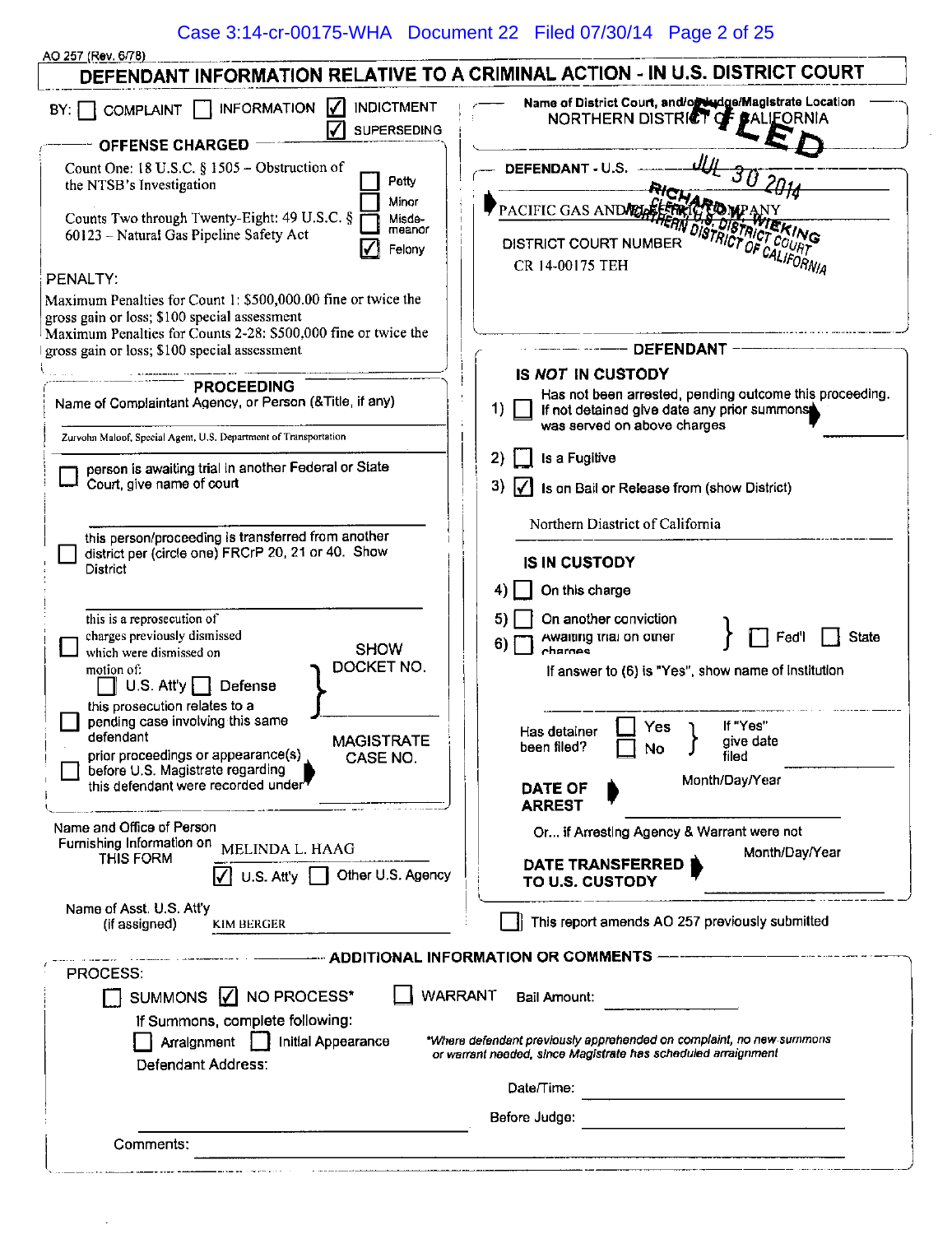|                  | Case 3:14-cr-00175-WHA  Document 22  Filed 07/30/14  Page 3 of 25                                                                                                         |
|------------------|---------------------------------------------------------------------------------------------------------------------------------------------------------------------------|
| 2<br>3<br>4<br>5 | $FLEUJUL 30 2014$<br>MELINDA HAAG (CABN 132612)<br><b>United States Attorney</b><br><b>RICHARD W. WIEKING</b><br>CLERK, U.S. DISTRICT COURT<br>NORTHERN DISTRICT OF COURT |
| 6                |                                                                                                                                                                           |
| 7                |                                                                                                                                                                           |
| 8                | UNITED STATES DISTRICT COURT                                                                                                                                              |
| 9<br>10          | NORTHERN DISTRICT OF CALIFORNIA                                                                                                                                           |
| 11               | TEH                                                                                                                                                                       |
| 12               | <b>SAN FRANCISCO DIVISION</b><br>175<br>14<br>CIR                                                                                                                         |
| 13               | NO.<br>UNITED STATES OF AMERICA,                                                                                                                                          |
| 14               | VIOLATIONS: Obstruction of an Agency<br>Proceeding (18 U.S.C. § 1505); Failure to Gather and                                                                              |
| 15               | Plaintiff.<br>Integrate Relevant Data to Identify All Potential<br>Threats To a Gas Transmission Pipeline (49 U.S.C. §                                                    |
| 16               | 60123 and 49 C.F.R. § 192.917(b)); Failure to                                                                                                                             |
| 17               | Maintain Certain Repair Records for a Gas<br>v.<br>Transmission Pipeline (49 U.S.C. § 60123 and 49                                                                        |
| 18               | C.F.R. $\S$ 192.709(a)); Failure to Identify and Evaluate<br>Potential Threats to a Gas Transmission Pipeline (49                                                         |
| 19               | U.S.C. § 60123 and 49 C.F.R. § 192.917(a)); Failure<br>PACIFIC GAS AND ELECTRIC COMPANY,<br>to Include All Potential Threats and to Select a                              |
| 20               | Suitable Threat Assessment Method for a Gas<br>Transmission Pipeline (49 U.S.C.                                                                                           |
| 21               | · Defendant.<br>§ 60123 and 49 C.F.R. § 192.919); Failure to<br>Prioritize a Gas Transmission Pipeline With an                                                            |
| 22<br>23         | Unstable Manufacturing Threat (49 U.S.C. § 60123<br>and 49 C.F.R. § 192.917(e)(3)); Failure to Prioritize                                                                 |
| 24               | and Assess a Gas Transmission Pipeline With an<br>Unstable Manufacturing Threat (49 U.S.C.                                                                                |
| 25               | § 60123 and 49 C.F.R. § 192.917(e)(4)); and Failure<br>to Make and Retain Stress Test Pressure Records (49                                                                |
| 26               | U.S.C. § 60123 and 49 C.F.R. § 192.517(a))                                                                                                                                |
| 27               |                                                                                                                                                                           |
| 28               |                                                                                                                                                                           |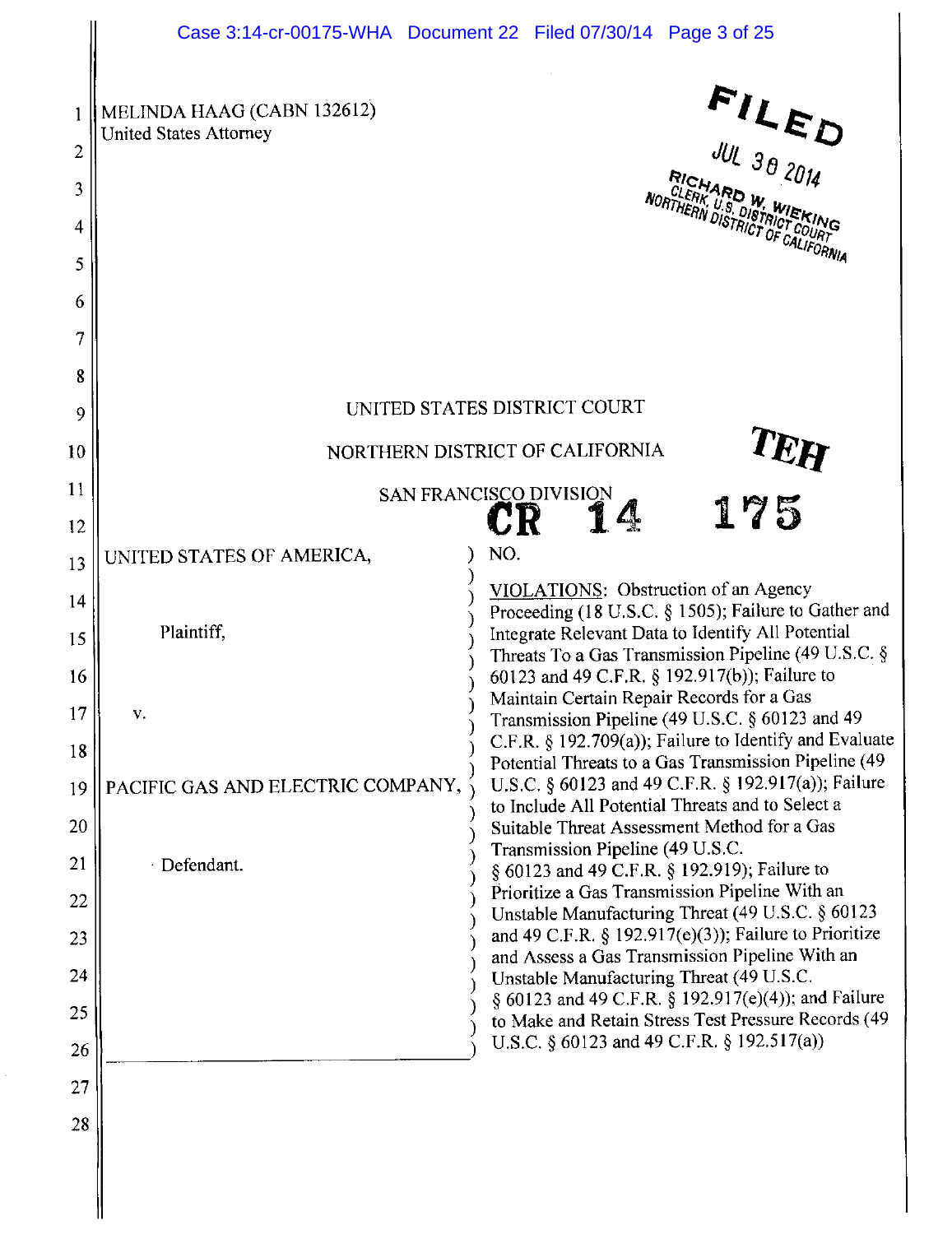#### SUPERSEDING INDICTMENT  $\mathbf{1}$ The Grand Jury charges:  $\overline{2}$ At all times relevant to this Indictment unless otherwise indicated: 3 INTRODUCTORY ALLEGATIONS 4 PACIFIC GAS AND ELECTRIC COMPANY ("PG&E") was a California corporation  $\mathbf{1}$ . 5 headquartered in San Francisco, California, that provided natural gas and electric services to 6 approximately 15 million customers in Northern and Central California.  $\overline{7}$ PG&E was a pipeline operator that provided natural gas to customers through the use of  $2.$ 8 over 6,000 miles of natural gas transmission pipelines and over 40,000 miles of distribution pipelines. 9 Gas transmission pipelines are highly-pressurized, large-diameter lines that carry natural gas to smaller, 10 less pressurized distribution pipelines that bring natural gas into homes, commercial buildings, and other  $11$ facilities.  $12$ Line 132 was a high-pressure gas transmission pipeline owned and operated by PG&E in 3. 13 the Northern District of California. Line 132 ran underground from Milpitas, California, to San 14 Francisco, California, passing through the City of San Bruno, California. 15 Line 132 was originally installed in or about and between 1944 and 1948 and consisted of  $\overline{4}$ . 16 hundreds of individual segments, the majority of which were in suburban or urban areas. 17 On September 9, 2010, at approximately 6:11 p.m., a portion of Line 132 (Segment 180) 5. 18 ruptured in a residential neighborhood of the City of San Bruno (the "San Bruno explosion"). Gas 19 escaping from the rupture ignited, causing a fire that killed eight people and injured 58 others. The fire 20 also damaged 108 homes, 38 of which were completely destroyed. 21 The Natural Gas Pipeline Safety Act of 1968 22 The Natural Gas Pipeline Safety Act of 1968 ("PSA") established minimum safety 6. 23 standards for pipeline transportation and for pipeline facilities. The purpose of the PSA was to protect 24 against risks to life or property posed by pipeline transportation and pipeline facilities by improving the 25 regulatory and enforcement authority of the Secretary of Transportation. 26 27 28

 $\overline{c}$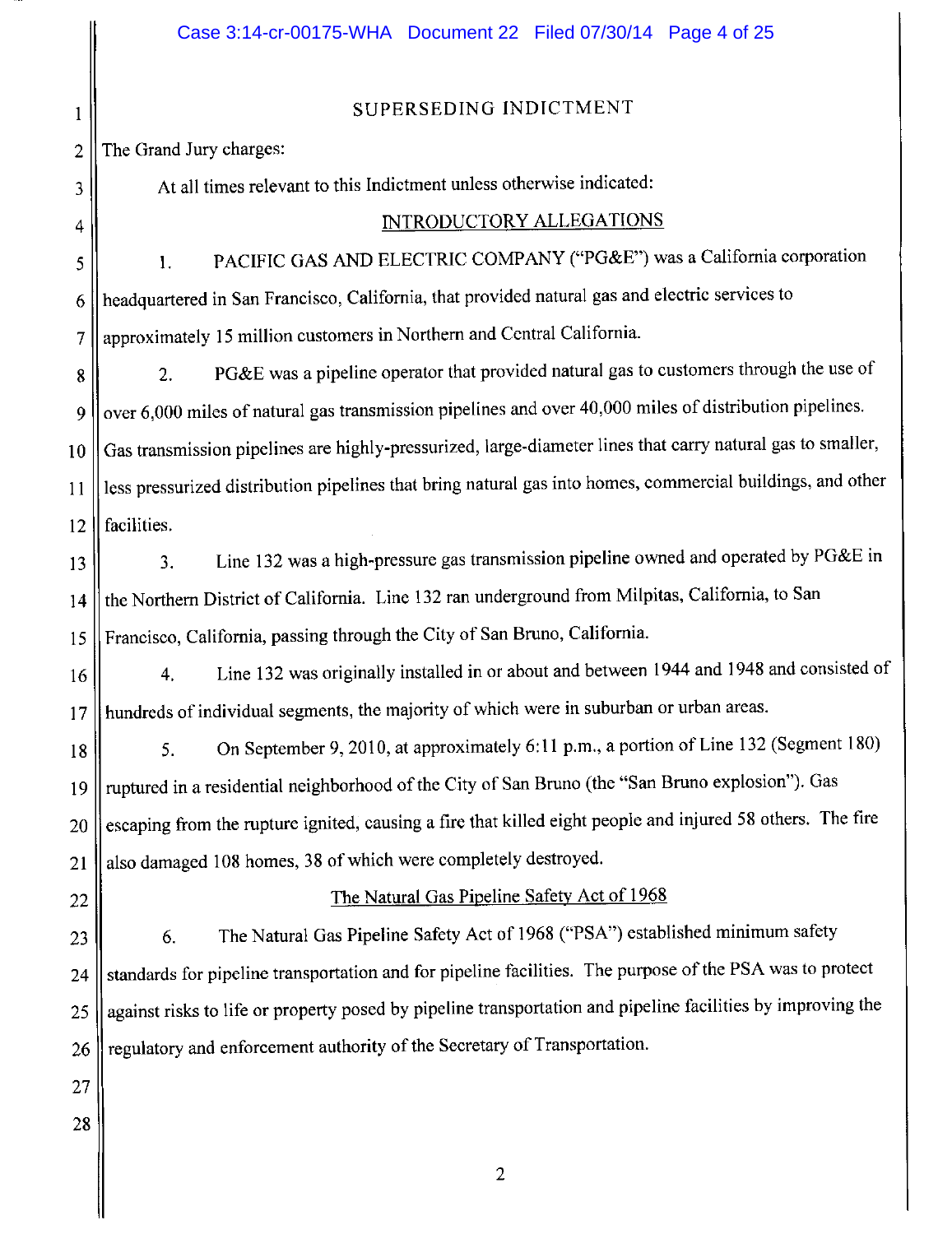#### Case 3:14-cr-00175-WHA Document 22 Filed 07/30/14 Page 5 of 25

In 1970, pursuant to Chapter 601 of the PSA, the Secretary of Transportation issued 7. regulations codified in Section 192 of Title 49 of the Code of Federal Regulations, Subparts A through M ("Section 192").

In 1979, Congress amended the PSA to add criminal penalties for knowing and willful 8. violations of any regulation or order issued pursuant to Chapter 601 of the PSA. 49 U.S.C. § 60123.

The Gas Transmission Integrity Management Rule and Relevant Regulations

Congress amended the PSA by enacting the Pipeline Safety Improvement Act of 2002 9. ("PSIA"). The Pipeline and Hazardous Materials Safety Administration ("PHMSA") issued the Gas Transmission Integrity Management regulations ("IM regulations"), 49 C.F.R. Part 192, referred to as Subpart O, to implement the requirements of the PSIA. The IM regulations specified how pipeline operators were required to identify, prioritize, assess, evaluate, remediate, and validate the integrity of segments of gas transmission pipelines that could, in the event of leak or failure, affect highconsequence areas ("HCAs"). 49 C.F.R. §§ 192.901-192.949. An HCA is a locale where a release of gas could pose a significant risk of injury or death.

The IM regulations required pipeline operators to identify threats on segments of their 10. gas transmission pipelines that operated in HCAs (hereinafter "covered segments"), rank the risk levels of these identified threats, select an assessment method or technology with a proven application capable of assessing the known or potential threats, create deadlines for both the initial and future assessments of these covered segments, and address the threats identified and evaluated through mitigation, remediation, and prevention. 49 C.F.R. §§ 192.907 and 192.921.

Regulations Regarding the Identification of Potential Threats

Under the IM regulations, pipeline operators had to identify and evaluate all potential 11. threats to a covered segment.  $49$  C.F.R. § 192.917(a). The nine major threats to gas transmission pipelines were: third party damage, external corrosion, internal corrosion, stress corrosion cracking, manufacturing threats, construction threats, equipment threats, external factors such as weather and earthquakes, and incorrect operation. 49 C.F.R. § 192.7 (incorporating by reference American Society of Mechanical Engineers ("ASME") B31.8S, 2004).

26 27 28

 $\mathbf{1}$ 

 $\overline{2}$ 

 $\overline{\mathbf{3}}$ 

 $\overline{4}$ 

5

6

 $\overline{7}$ 

8

9

 $10$ 

 $11$ 

 $12$ 

13

 $14$ 

15

16

17

18

19

20

21

22

23

24

25

 $\overline{\mathbf{3}}$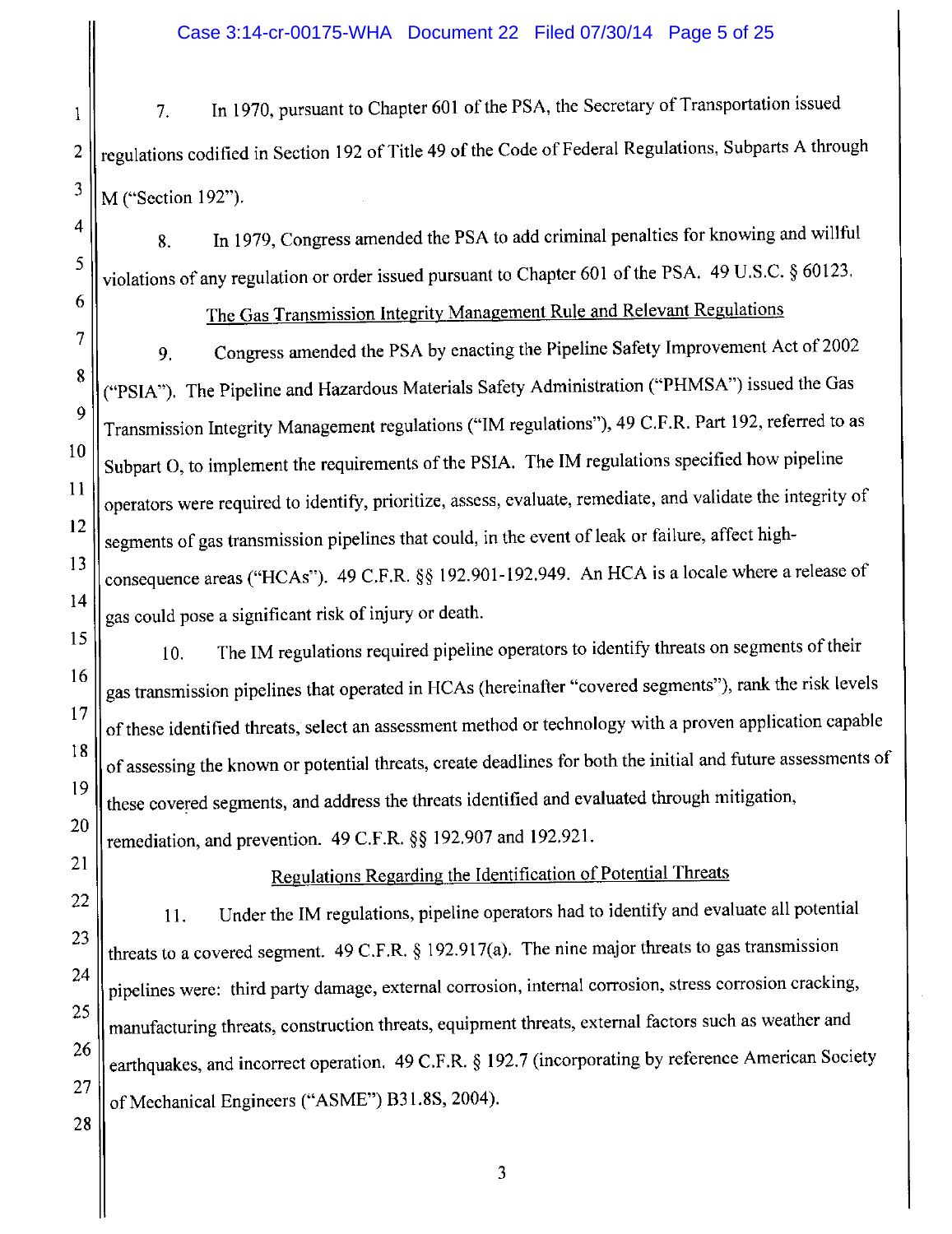#### Case 3:14-cr-00175-WHA Document 22 Filed 07/30/14 Page 6 of 25

To identify and evaluate all potential threats to each covered segment, pipeline operators  $12.$  $\mathbf{1}$ were required to gather and integrate existing data and information on the entire pipeline that could be  $\overline{2}$ relevant to the covered segment. 49 C.F.R. § 192.917(b). Section 192.917(b) required pipeline 3 operators to follow a specific industry standard - ASME B31.8S, section 4 - and, at a minimum, gather  $\overline{4}$ and evaluate data for each covered segment and any similar, non-covered segments found in the entire 5 pipeline system, including, but not limited to: 6

- Past incident history and the root cause analysis of previous threats on the segment, including leak and failure history.
- Records regarding past and ongoing corrosion of the segment.
- Continuous surveillance records regarding any changes along the segment including  $\bullet$ failures, leaks, and earth movement as well as changes along the segment that might affect its class location.
- Patrolling records regarding third party damage and encroachment threats to the segment.  $\bullet$
- Maintenance history including repairs on the segment (pursuant to Section 192.709(a) of Title 49 of the Code of Federal Regulations, each pipeline operator was required to maintain the date, location, and description of each repair made to pipe so long as the pipeline remained in service).
- Records of internal inspections for issues such as internal corrosion, seam welding faults  $\bullet$ or repairs, and the existence of liquids being trapped or transported in the segment.
- The thickness of the walls of the segment.
- The diameter of the segment.  $\bullet$

7

8

9

 $10$ 

11

12

13

14

15

16

17

18

19

20

21

22

23

24

25

26

27

- The type of seams used along the segment and the corresponding "joint factor" that was used to calculate the initial pressure-carrying capacity of the pipe.
- The manufacturer and date of manufacture of the segment.  $\bullet$
- The "depth of cover" or the amount of clearance between the top of the segment and the  $\bullet$ surface of the ground.
- Construction techniques, including bending or joining methods.  $\bullet$
- Material properties, such as specified minimum yield strength ("SMYS").
- The results of any pressure tests conducted on the pipeline containing the segment.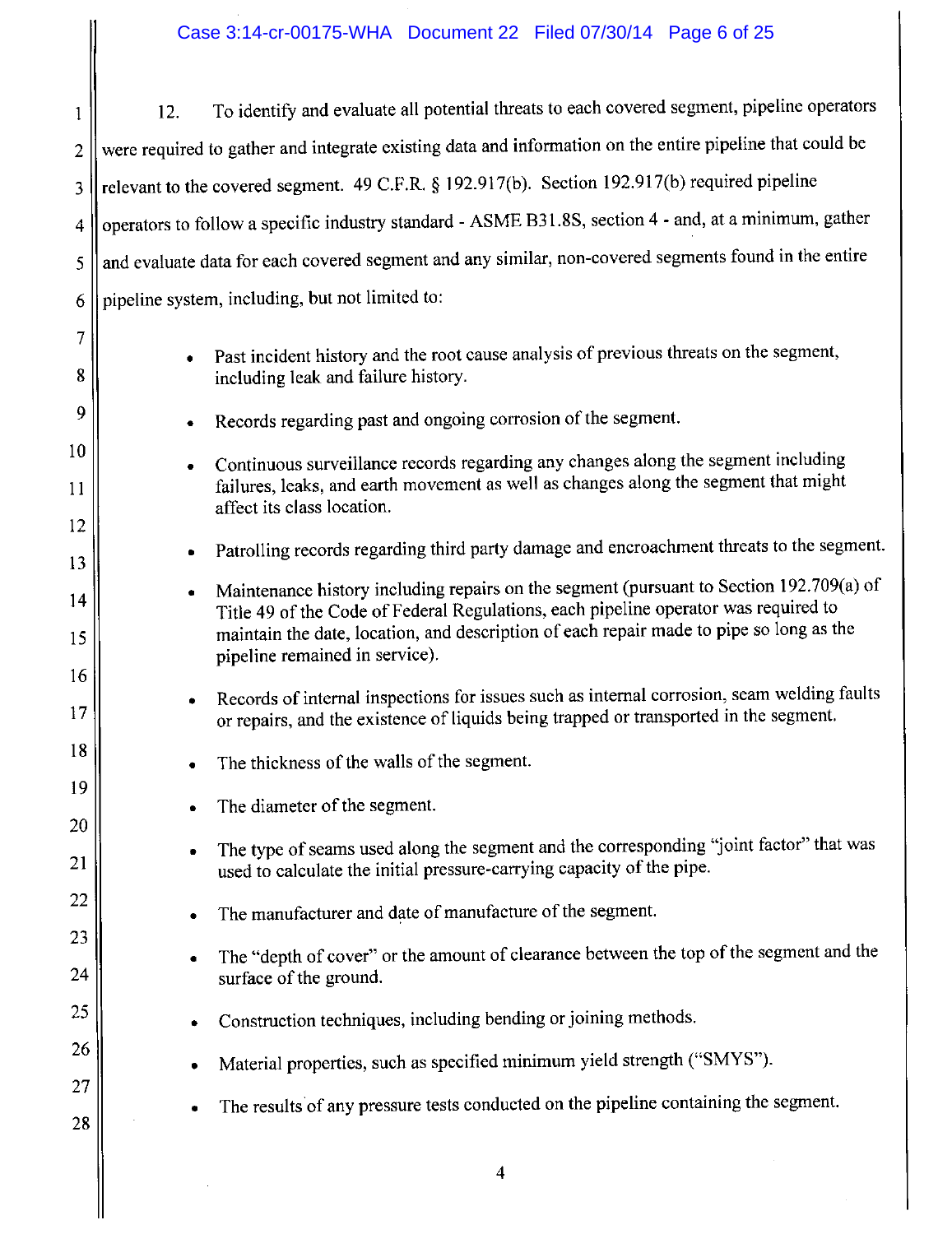|          | Case 3:14-cr-00175-WHA  Document 22  Filed 07/30/14  Page 7 of 25                                                                                               |
|----------|-----------------------------------------------------------------------------------------------------------------------------------------------------------------|
| 1<br>2   | Any pressure fluctuations or records of "cyclic fatigue" or the weakening of a pipeline<br>due to pressure fluctuations on the pipeline containing the segment. |
| 3        | Normal maximum and minimum operating pressures for the segment.                                                                                                 |
| 4        | Any audits or reviews that identified issues for the segment or made recommendations<br>for mitigation or prevention of those issues.                           |
| 5        | Baseline Assessment Plan and Assessment Method Regulations                                                                                                      |
| 6        | The IM regulations required pipeline operators to prepare, no later than December 17,<br>13.                                                                    |
| 7        | 2004, a Baseline Assessment Plan ("BAP") that identified all of the pipeline operator's covered                                                                 |
| 8        | segments, the known or potential threats to each covered segment, the methods selected to assess the                                                            |
| 9        | integrity of the pipeline for each covered segment, and deadlines for conducting an initial assessment                                                          |
| 10       | and re-assessment. 49 C.F.R. § 192.919.                                                                                                                         |
| 11       | Once the known and potential threats were identified on a covered segment, the IM<br>14.                                                                        |
| 12       | regulations required pipeline operators to assess the integrity of the pipeline in each covered segment by                                                      |
| 13       | using an assessment method that was capable of addressing the specific identified threats. 49 C.F.R.                                                            |
| 14       | § 192.921(a). The four assessment methods available to assess whether a covered segment was                                                                     |
| 15       | susceptible to the identified threats were:                                                                                                                     |
| 16       | (1) Subpart J pressure testing: a method of testing the strength of a pipeline by pressurizing a                                                                |
| 17<br>18 | portion of the pipeline to a specified test pressure and monitoring that portion of the pipeline for                                                            |
| 19       | leaks or ruptures. The test had to comply with the requirements of Subpart J of Section 192.                                                                    |
| 20       | When the test was performed with a liquid, this method was also known as a "hydrotest" or a                                                                     |
| 21       | "Subpart J hydrotest." 49 C.F.R. § 192.921(a)(2).                                                                                                               |
| 22       | Starting in 1970, all new gas transmission pipelines had to be pressure tested or<br>$\mathbf{i}$ .                                                             |
| 23       | hydrotested before being placed into service in order to ensure the pipeline's integrity. Pursuant                                                              |
| 24       | to Section 192.619 of Title 49 of the Code of Federal Regulations, gas transmission pipelines                                                                   |
| 25       | installed before 1970 that were found to be in "satisfactory condition" were grandfathered in and                                                               |
| 26       | did not have to be pressure tested or hydrotested unless otherwise required by law.                                                                             |
| 27       | A pressure test or hydrotest was the only assessment method that could test the<br>ii.                                                                          |
| 28       | strength of a pipeline. Performing a pressure test or hydrotest on a gas transmission pipeline                                                                  |
|          | 5                                                                                                                                                               |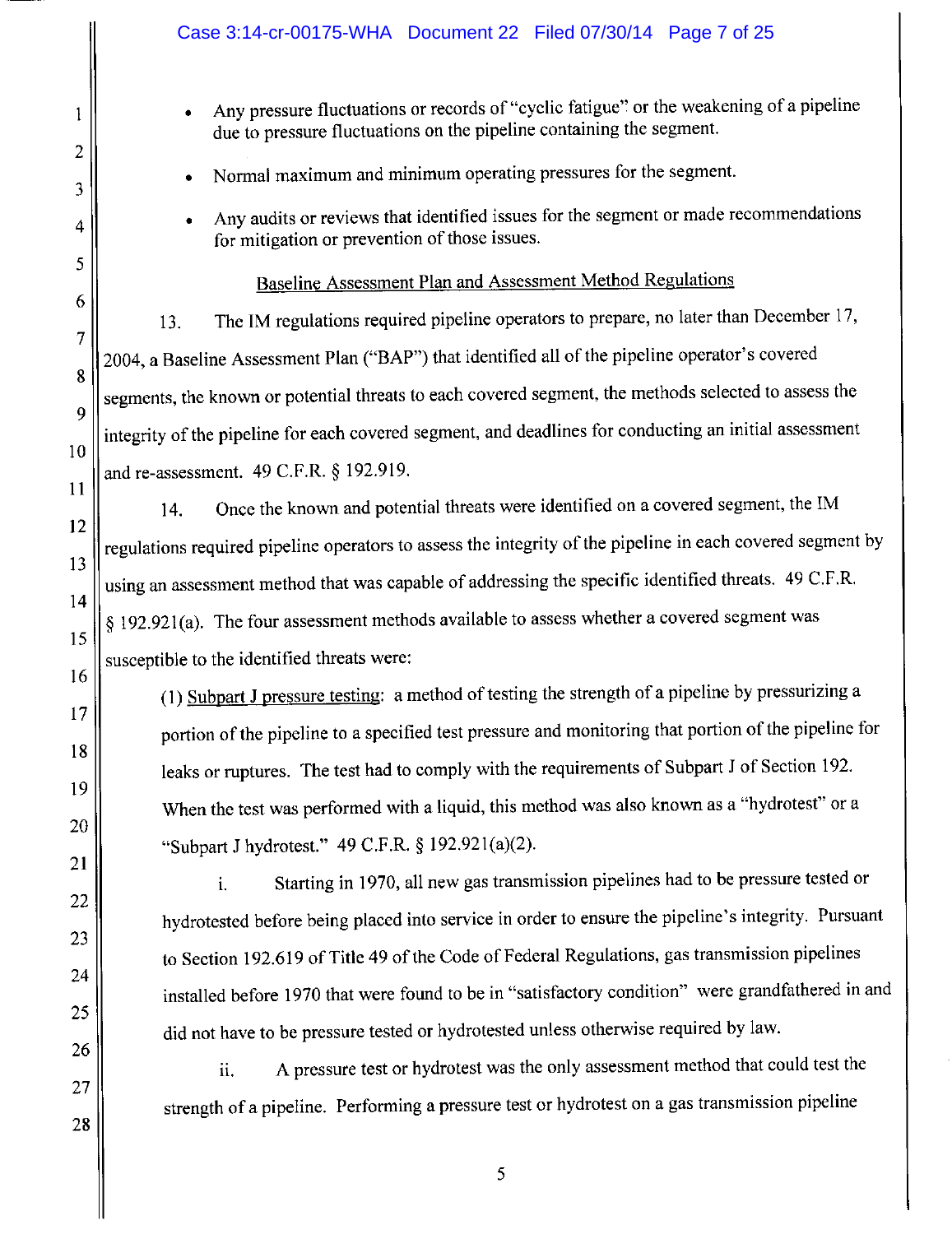#### Case 3:14-cr-00175-WHA Document 22 Filed 07/30/14 Page 8 of 25

necessitated the expense and inconvenience of taking the pipeline out of service temporarily.

Pressure testing or hydrotesting assessed the integrity of a pipeline for such iii. potential threats as external damage, external corrosion, internal corrosion, stress corrosion cracking, and manufacturing and construction threats, such as seam defects and seam corrosion. (2) In-line inspection ("ILI"): a method of examining the internal characteristics of a pipeline by sending a computerized inspection tool, often called a "pig," through the inside of the pipeline. 49 C.F.R. § 192.921(a)(1).

Like pressure testing or hydrotesting, ILI assessed the integrity of the pipeline for i. such potential threats as external damage, external corrosion, internal corrosion, stress corrosion cracking, and manufacturing and construction threats. ILI, however, could not test the actual strength of a pipeline.

(3) Direct assessment ("DA"): a process used to detect the presence of corrosion and assess the 12 potential threat to the integrity of the pipeline. 49 C.F.R. § 192.921(a)(3). The three methods of DA 13  $14$ were:

External corrosion direct assessment or "ECDA," which tested the outside of i. pipelines for external corrosion and third party damage using an electrical or magnetic technology above ground and then following up with interspersed excavations to uncover the portions of the pipelines most likely to have external corrosion. Because ECDA only assessed the outside of pipelines, it could not assess the integrity of pipelines for potential internal threats such as manufacturing or construction defects;

Internal corrosion direct assessment ("ICDA"), which tested for corrosion inside ii. the pipeline; and

23

 $\mathbf{1}$ 

 $\overline{2}$ 

3

4

5

6

 $\overline{7}$ 

8

9

 $10$ 

11

15

16

17

18

19

20

21

22

24

Stress crack corrosion direct assessment ("SCCDA"), which was only applicable iii. to pipelines operating over 60% of SMYS and thus not applicable in most HCAs.

(4) New Technology: any technology that a pipeline operator demonstrated could provide an 25 understanding of a pipe's condition that was equivalent to the understanding that could be gained using 26 pressure tests or hydrotests, ILI, or DA. Operators could only use a new technology if PHMSA 27 approved its use. 49 C.F.R. § 192.921(a)(4). 28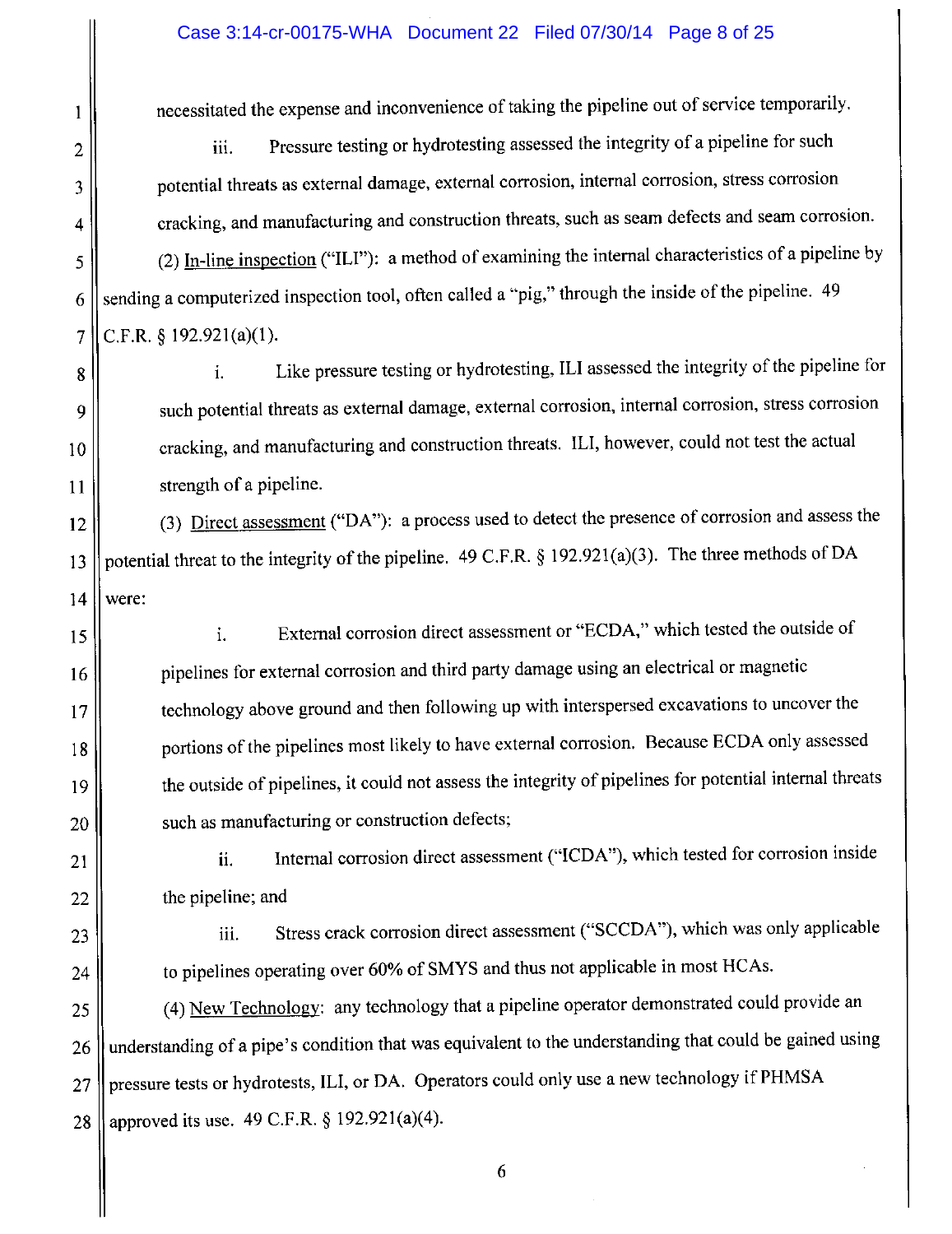### Case 3:14-cr-00175-WHA Document 22 Filed 07/30/14 Page 9 of 25

| 1  | Regulations Related to the Prioritization of Manufacturing Threats                                        |
|----|-----------------------------------------------------------------------------------------------------------|
| 2  | The IM regulations required operators to prioritize the risk level of covered segments in<br>15.          |
| 3  | the BAP. 49 C.F.R. § 192.917(e)(3)(i)-(iii). Operators were required to prioritize covered segments       |
| 4  | with unstable manufacturing threats as "high risk." Covered segments with manufacturing threats were      |
| 5  | considered unstable if the operating pressure of the pipeline containing that segment increased above the |
| 6  | maximum operating pressure experienced by that segment in the five years before the segment was           |
| 7  | identified as being in an HCA (the "5-year MOP"), the maximum allowable operating pressure                |
| 8  | ("MAOP") increased, or the stresses leading to cyclic fatigue increased. 49 C.F.R. § 192.917(e)(3)(i)-    |
| 9  | (iii).                                                                                                    |
| 10 | Pipeline operators also had to prioritize as high risk and select an assessment method<br>16.             |
| 11 | capable of assessing seam integrity and seam corrosion anomalies for covered pipeline segments that       |
| 12 | contained:                                                                                                |
| 13 | low-frequency electric resistance welded ("ERW") pipe;<br>a)                                              |
| 14 | lap welded pipe; or<br>b)                                                                                 |
| 15 | other pipe that satisfies the conditions specified in ASME/ANSI B31.8S, Appxs.<br>$\mathbf{c}$            |
| 16 | A4.3 & A4.4;                                                                                              |
| 17 | and had experienced either:                                                                               |
| 18 | a seam failure; or<br>$\mathbf{d}$                                                                        |
| 19 | an increase in operating pressure over the 5-year MOP.<br>e)                                              |
| 20 | 49 C.F.R. § 192.917(e)(4).                                                                                |
| 21 | For pipelines with unstable manufacturing threats, operators had to use an assessment<br>17.              |
| 22 | method that was capable of evaluating manufacturing threats, such as a hydrotest. 49 C.F.R.               |
| 23 | $\S$ 192.917(e)(3) and (4). ECDA could not be used because ECDA does not assess manufacturing             |
| 24 | threats. 49 C.F.R. § 192.923(a).                                                                          |
| 25 | Regulations Related to Continuous Evaluation of Covered Pipeline Segments                                 |
| 26 | Pipeline operators were required to periodically evaluate the integrity of each covered<br>18.            |
| 27 | segment. The periodic evaluation included considering and integrating past and present integrity          |
| 28 | assessment results, integrating data and assessing risk of the entire pipeline, and reviewing decisions   |
|    |                                                                                                           |

╢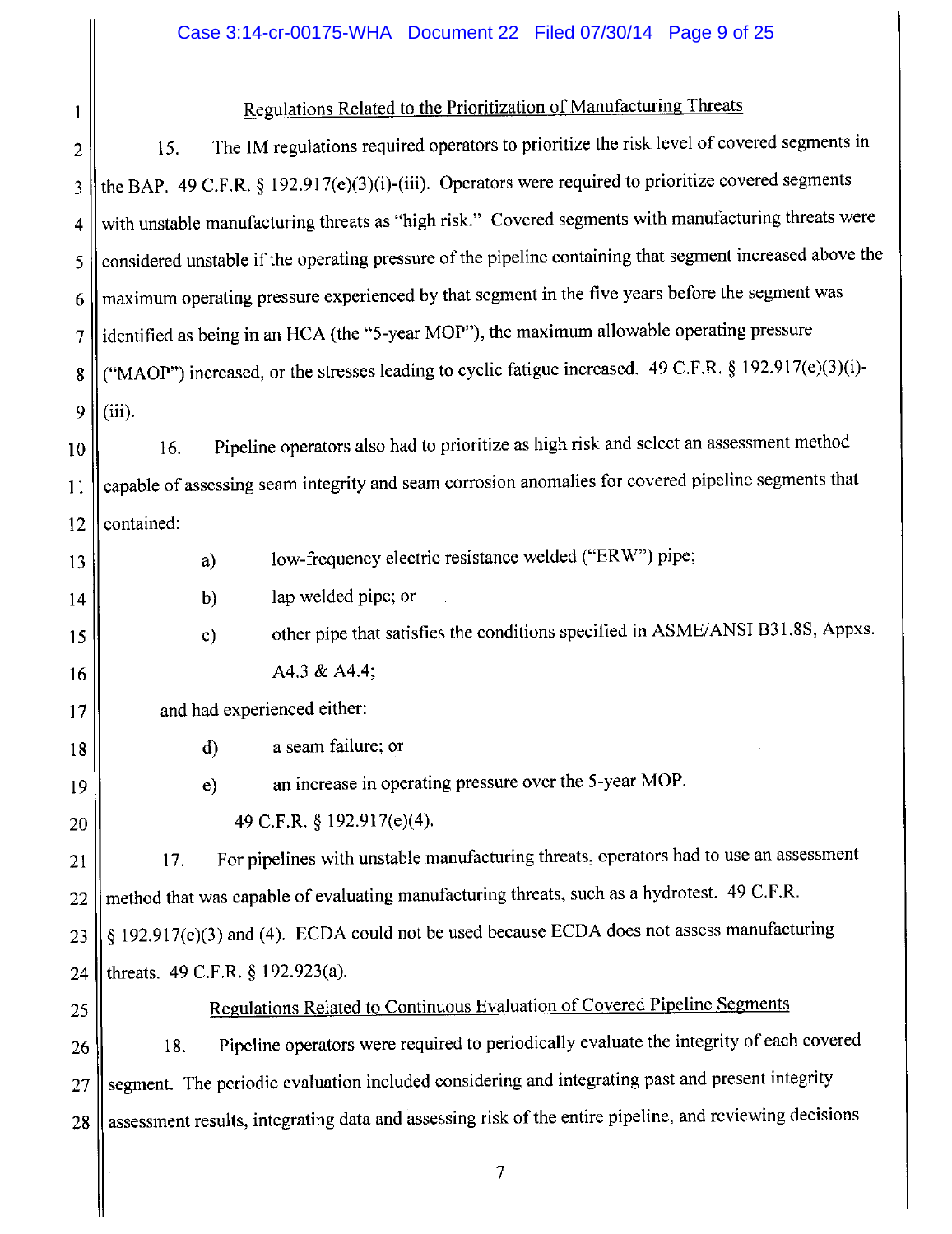#### Case 3:14-cr-00175-WHA Document 22 Filed 07/30/14 Page 10 of 25

regarding remediation, additional prevention, and mitigation actions. Operators were required to use the  $\mathbf{1}$ results from these periodic evaluations to identify the threats specific to each covered segment and the  $\overline{2}$ risk represented by these threats. 49 C.F.R. § 192.937.  $\overline{3}$ 

After an initial assessment, pipeline operators had to re-assess their lines using an 19.  $\overline{4}$ assessment method capable of assessing a particular threat or combination of threats including new 5 threats, and within a certain time period depending on the results the periodic evaluations, but not to 6 exceed seven years. 49 C.F.R. §§ 192.937 and 192.939. 7

#### 8

17

18

19

20

21

22

23

24

25

26

27

28

### Regulations Related to Strength Test Pressure Records

Pipeline operators were required to pressure test the strength of certain pipelines newly 20. 9 installed or returned to service after 1970. 49 C.F.R. § 192.503. Specifically, pressure tests were  $10$ required for a) segments of steel pipelines that operated at a hoop stress of 30 percent or more of the 11 SMYS (49 C.F.R. § 192.505), and b) segments of steel pipelines that operated below 30 percent of  $12$ SMYS, but at a pressure greater than 100 psi (49 C.F.R. § 192.507). 13

Pipeline operators were also required to keep records of the pressure tests conducted 21.  $14$ pursuant to Sections 192.505 and 192.507 for the useful life of the pipeline. 49 C.F.R. § 192.517(a). 15 The test records were required to contain at least the following information: 16

- the test medium used;
- the test pressure;
- the test duration;
- pressure recording charts;
- elevation variations, if significant;
- leaks and failures noted and their disposition, and
- the name of the employee performing the test.

### PG&E's Practices Relating to Gas Transmission Pipelines

A. General Recordkeeping

Starting at a time unknown to the grand jury, and continuing until the San Bruno  $22.$ explosion, PG&E learned that it did not have complete data for its gas transmission pipelines due to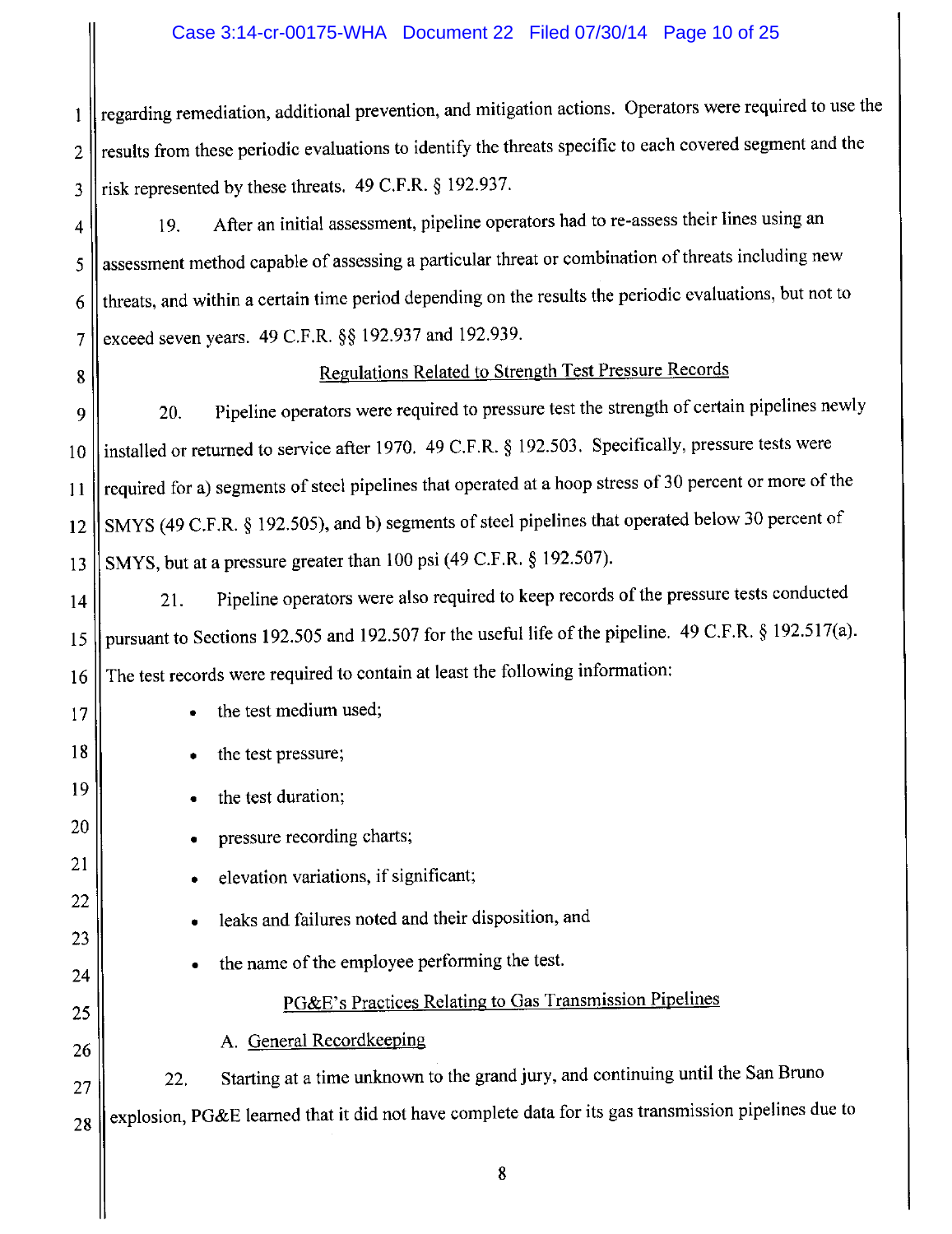## Case 3:14-cr-00175-WHA Document 22 Filed 07/30/14 Page 11 of 25

| $\mathbf{1}$ |            | missing records and errors and omissions in existing records.                                                                                                                                            |
|--------------|------------|----------------------------------------------------------------------------------------------------------------------------------------------------------------------------------------------------------|
| 2            | 23.        | PG&E received notice of recordkeeping problems through employees, through regulatory                                                                                                                     |
| 3            |            | agencies including the National Transportation Safety Board ("NTSB") and the California Public                                                                                                           |
| 4            |            | Utilities Commission, and from third party auditors and consultants.                                                                                                                                     |
| 5            | 24.        | Despite knowledge of these deficiencies, PG&E did not create a recordkeeping system                                                                                                                      |
| 6            |            | for gas operations that would ensure that pipeline records were accessible, traceable, verifiable, accurate,                                                                                             |
| 7            |            | and complete. PG&E's recordkeeping deficiencies included:                                                                                                                                                |
| 8<br>9       |            | PG&E did not maintain accurate and complete leak records for its gas transmission<br>pipelines.                                                                                                          |
| 10<br>11     | ۰          | PG&E did not maintain accurate and complete records regarding encroachment of<br>population along gas transmission pipelines.                                                                            |
| 12<br>13     |            | PG&E did not maintain repair records for its gas transmission pipelines in a traceable and<br>accessible manner.                                                                                         |
| 14           |            | PG&E did not retain or maintain weld maps and weld inspection records for its gas<br>transmission pipelines.                                                                                             |
| 15<br>16     |            | PG&E did not maintain complete records of the manufacturer of its gas transmission<br>pipelines in service.                                                                                              |
| 17<br>18     |            | PG&E did not retain or maintain Subpart J pressure test records for the life of all of its<br>gas transmission pipelines.                                                                                |
| 19<br>20     |            | PG&E did not maintain accurate, complete, or accessible "job files," that contained,<br>among other things, pipe specifications, construction records, pressure test records, and<br>purchasing records. |
| 21           |            | <b>B.</b> Integrity Management Program                                                                                                                                                                   |
| 22           | 25.        | In the late 1990s, in advance of the enactment of the IM regulations, PG&E created a                                                                                                                     |
| 23           |            | computer database, called the Geographic Information System (the "GIS database"). PG&E intended                                                                                                          |
| 24           |            | that the GIS database would contain information about each natural gas transmission pipeline segment,                                                                                                    |
| 25           |            | such as pipe specifications and pressure test data, and would be used to make integrity management                                                                                                       |
| 26           | decisions. |                                                                                                                                                                                                          |
| 27           | 26.        | To create the GIS database, PG&E relied on pipeline survey sheets that contained                                                                                                                         |
| 28           |            | erroneous and incomplete information. In creating the GIS database, PG&E undertook no quality                                                                                                            |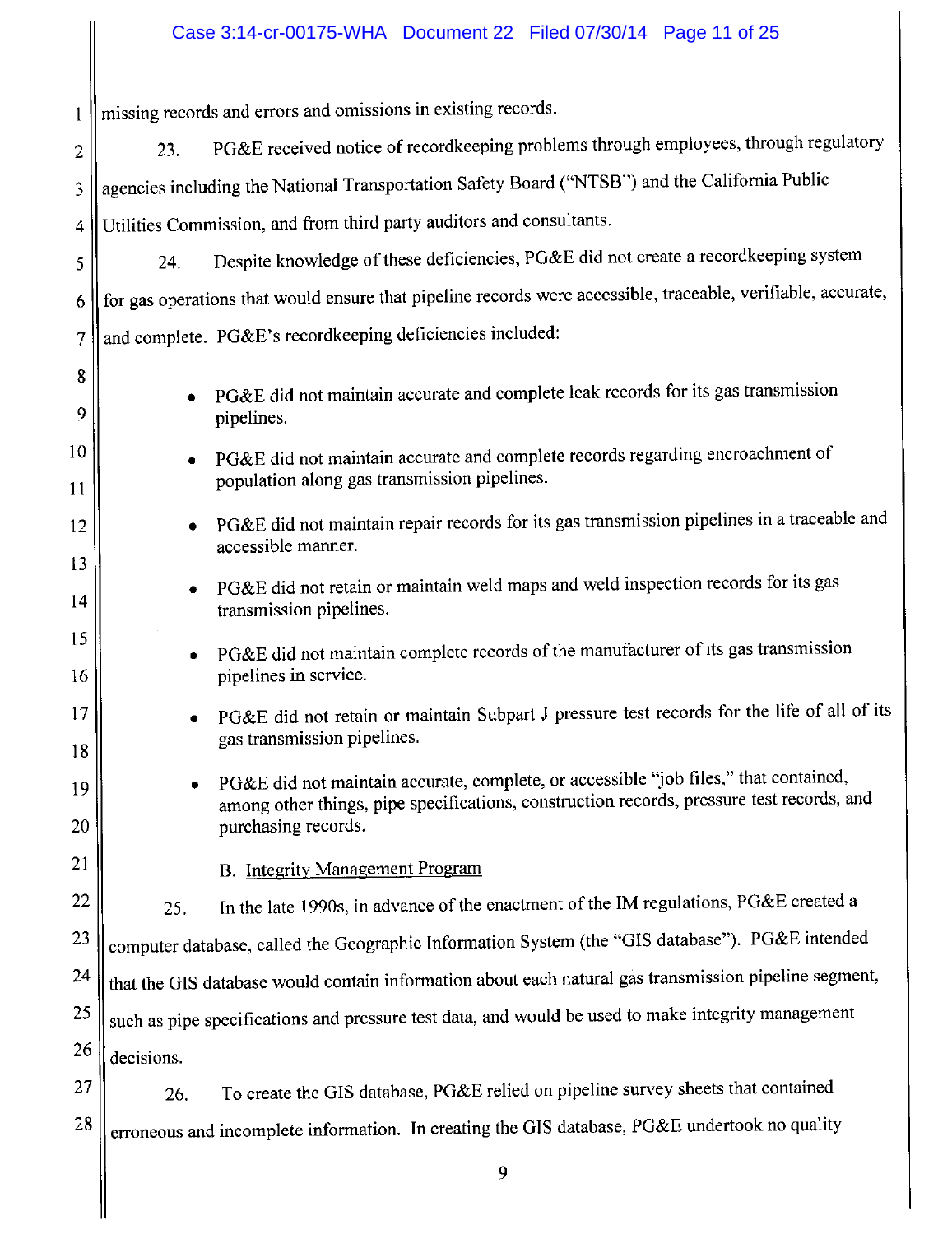### Case 3:14-cr-00175-WHA Document 22 Filed 07/30/14 Page 12 of 25

 $\parallel$ 

 $\parallel$ 

| 1        |             | control or quality assurance to ensure the data taken from the pipeline survey sheets was accurate. From                                                                                                |
|----------|-------------|---------------------------------------------------------------------------------------------------------------------------------------------------------------------------------------------------------|
| 2        |             | GIS's inception, PG&E was aware that the database contained erroneous and incomplete information.                                                                                                       |
| 3        | 27.         | PG&E relied on information in the GIS database to make integrity management                                                                                                                             |
| 4        |             | decisions, including the identification of threats to each covered segment contained in the initial BAP.                                                                                                |
| 5        |             | C. Threat Identification                                                                                                                                                                                |
| 6        | 28.         | In identifying and evaluating threats as required by Sections 192.917(a) and (b), PG&E                                                                                                                  |
| 7        |             | failed to gather and integrate all relevant data for many of its older transmission lines, including, but not                                                                                           |
| 8        | limited to: |                                                                                                                                                                                                         |
| 9<br>10  |             | past incident history for both covered and non-covered segments, including leaks with<br>unknown causes ("unknown" because PG&E either had no records, or could not or did not<br>locate such records); |
| 11<br>12 | ۰           | pipeline history for covered and non-covered segments that were greater than one mile<br>away from the covered segments being analyzed for manufacturing and construction<br>threats;                   |
| 13       | ٠           | maintenance history, including repairs;                                                                                                                                                                 |
| 14<br>15 | ٠           | accurate and complete pipeline data, including wall thickness, diameter, seam type,<br>manufacturer, and date of manufacture;                                                                           |
| 16       |             | pressure fluctuations;                                                                                                                                                                                  |
| 17       |             | validated normal, maximum, and minimum operating pressures;                                                                                                                                             |
| 18       |             | threats created by cyclic fatigue; and                                                                                                                                                                  |
| 19       |             | threats created by internal corrosion.                                                                                                                                                                  |
| 20       |             | D. Assessment Method Selection                                                                                                                                                                          |
| 21       | 29.         | PG&E relied on inaccurate and incomplete records to select assessment methods to assess                                                                                                                 |
| 22       |             | the integrity of covered segments for known or potential threats as required by Section 192.921(a).                                                                                                     |
| 23       | 30.         | In 2004, PG&E created a written policy on compliance with the IM regulations regarding                                                                                                                  |
| 24       |             | data gathering that instructed PG&E employees to rely on available, verifiable information or                                                                                                           |
| 25       |             | "information that c[ould] be obtained in a timely manner."                                                                                                                                              |
| 26       | 31.         | In 2004, PG&E also created a written policy that proscribed, with certain limited                                                                                                                       |
| 27       |             | exceptions, the use of hydrotesting or pressure testing as an assessment method for assessing the                                                                                                       |
| 28       |             | integrity of covered segments. Pursuant to this policy, the only two options (other than a PHMSA-                                                                                                       |
|          |             | 10                                                                                                                                                                                                      |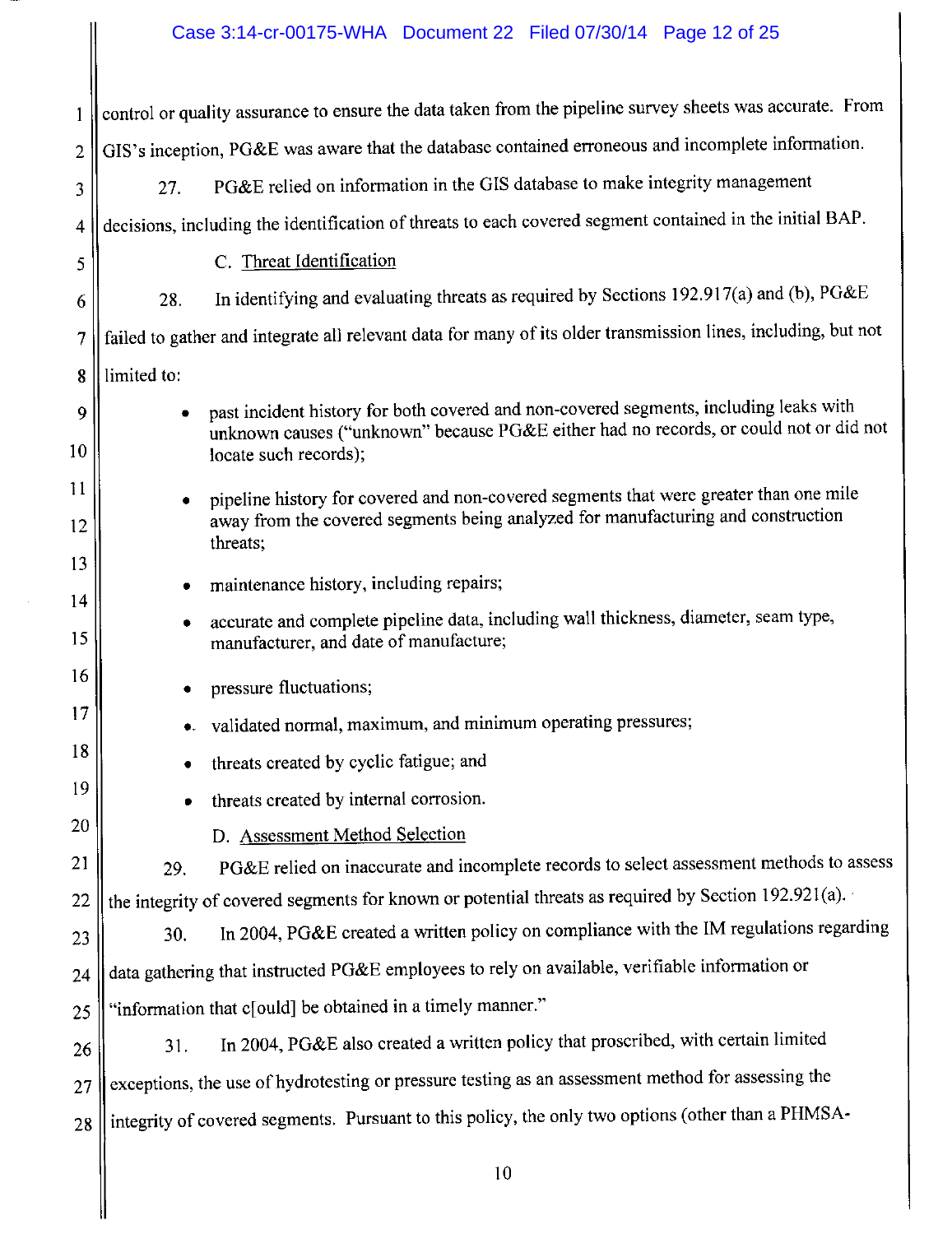#### Case 3:14-cr-00175-WHA Document 22 Filed 07/30/14 Page 13 of 25

approved new technology) for assessing threats on covered segments were ILI and ECDA. PG&E  $\mathbf{1}$ instituted this policy having determined that, due to economic considerations and the physical attributes  $\overline{2}$ of its transmission lines, ILI was not a feasible assessment method for approximately 80% of its 3 transmission lines that were subject to the IM regulations.  $\overline{4}$ 

For the approximately 80% of the gas transmission pipelines where PG&E determined 32. 5 that ILI was not economically or physically feasible, PG&E selected ECDA to assess threats on those 6 pipelines. PG&E chose ILI as an assessment method for the approximately 20% of its remaining natural  $\overline{7}$ gas transmission pipelines. 8

9

E. Assessment Avoidance on Older Transmission Lines

10

#### i. **Planned Pressure Increases**

When the IM regulations went into effect, PG&E knew that thousands of miles of its gas 33. 11 transmission pipelines had never been subjected to a Subpart J pressure test, because the pipelines were 12 installed before 1970 and were grandfathered in or because PG&E had not maintained a record of such a 13 pressure test. As PG&E knew, many of these pipelines had a known or potential manufacturing threat  $14$ due to their age, manufacturer, and/or history. 15

In order to maintain the then-current operating pressures of these pipelines without 34. 16 having to subject the pipelines to a Subpart J pressure test, PG&E adopted a practice in 2003 called  $17$ "planned pressure increases" ("PPIs"). To conduct a PPI, PG&E intentionally raised the pressure in  $18$ several old highly-pressurized gas transmission pipelines located in HCAs to the pipelines' maximum 19 allowable operating pressures (MAOP) for two hours. In so doing, PG&E at times exceeded the lines' 20 5-year MOPs and/or MAOPs. PG&E failed to review the history of the pipelines or verify the accuracy 21 of its data prior to executing the PPIs to determine whether intentionally increasing the pressure on these  $22$ older pipelines would affect the integrity of the pipeline. PG&E periodically conducted PPIs from 2003 23 until the San Bruno explosion. 24

PG&E executed PPIs on a number of its high pressure gas transmission pipelines, 35. 25 including lines 132, 101, 107, and 109, all of which had covered segments with manufacturing threats 26 that had never been subject to a Subpart J pressure test or for which records of such a test were not 27 available. From 2002 until the San Bruno explosion, PG&E assessed these pipelines with ECDA. 28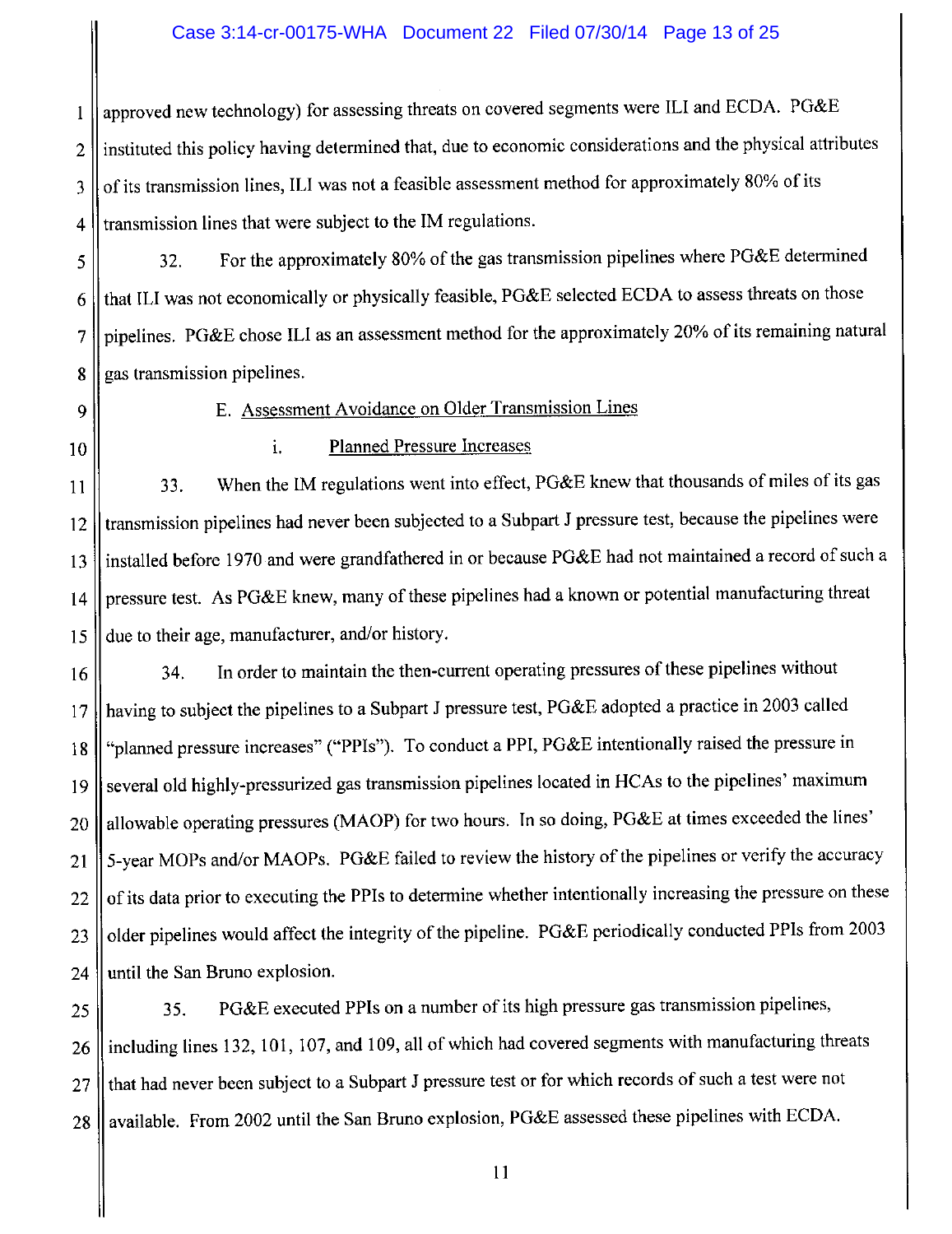$\mathbf{1}$ 

#### **Unplanned Pressure Increases** ii.

PG&E was aware that hundreds of covered segments totaling over 80 miles of gas 36.  $\overline{2}$ transmission pipelines had never been subject to a Subpart J pressure test and had manufacturing threats 3 that could be considered unstable due to planned and/or unplanned pressure increases that exceeded the 4 pipelines' respective 5-year MOPs. These covered segments were found on numerous gas transmission 5 pipelines operated by PG&E, including, but not limited to, segments on Lines 132, 153, 109, 191-1 and 6 DFM 1816-01.  $\overline{7}$ 

Section 192.917(e) required PG&E to prioritize the covered segments with unstable 37. 8 manufacturing threats as high risk and assess them using an assessment method that evaluated the 9 integrity of the covered segment to determine the risk of failure from the unstable manufacturing threats,  $10$ such as a Subpart J pressure test. For all of these covered segments, despite knowledge of the 11 requirements of Section 192.917(e), PG&E chose not to reprioritize these pipelines as high risk and/or 12 properly assess the integrity of each segment to determine the risk of failure. Instead, PG&E continued 13 to choose ECDA to assess the integrity of these pipelines even though PG&E knew ECDA did not  $14$ assess unstable manufacturing threats. 15

To avoid having to prioritize these pipelines as "high risk" and properly assess the 38. 16 pipelines for the known threats, PG&E chose only to consider a manufacturing threat unstable if the 17 pressure on the pipeline exceeded the 5-year MOP by 10% or more. This practice was documented in 18 PG&E's Integrity Management program as Risk Management Instruction-06, and was known to 19 members of Integrity Management as RMI-06. PG&E adopted and implemented this approach despite 20 knowing that it was in direct contravention of Section 192.917(e) and guidance issued by PHMSA in or 21 about 2004 and 2005 in the form of frequently asked questions and answers ("FAQs"). In FAQ 221, 22 PHMSA made clear that "any pressure increase, regardless of amount," destabilized a manufacturing 23 threat and required PG&E to prioritize the pipeline as high risk and to properly assess the pipeline. 24 PG&E maintained this practice until April 2011. 25

26

F. Line 132

When identifying threats on Line 132, and when determining the appropriate assessment 39. 27 technology to use in evaluating those threats, PG&E did not know the thickness of the pipeline walls for 28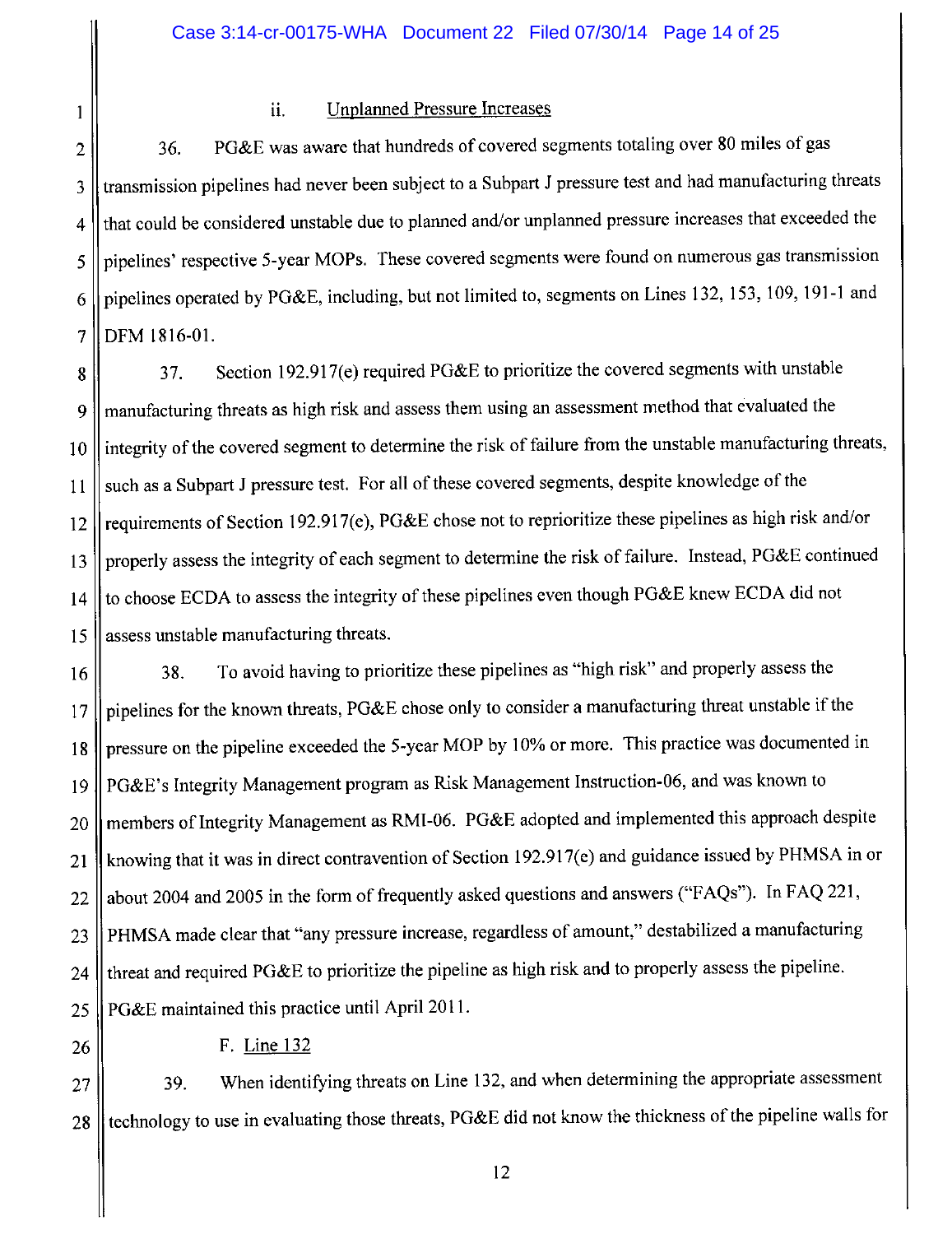approximately 42% of Line 132, either because PG&E did not have records describing wall thickness or  $\mathbf{1}$ it could not or did not access records with this information.  $\overline{2}$ 

PG&E did not know the manufacturer for approximately 80% of the hundreds of 40. 3 segments on Line 132 either because PG&E did not have such records, or could not or did not access  $\overline{4}$ such records with this information. 5

PG&E did not know the depth of cover for approximately 80% of Line 132 because 41. 6 PG&E did not have such records, or could not or did not access such records with this information. 7

PG&E used improper yield strength or SMYS values for several segments of pipe on 42. 8 Line 132 with unknown yield strengths. 9

10

#### i. Segment 180

Segment 180, the portion of Line 132 that ruptured, was located in an HCA and ran 43. 11 through a densely populated suburban development in the City of San Bruno. Segment 180 consisted of  $12$ six short lengths or "pups" of 30-inch diameter pipe along with normal lengths of pipe. The date of 13 manufacture of these pups is unknown, but the manufacture date was prior to 1956. The pups were 14 welded together and installed in approximately 1956 in a manner that violated industry standards 15 concerning fabrication of gas transmission pipelines in effect at the time. One or more of the pups had a 16 defective seam weld. The segment, in part due to the defective pup or pups, had a yield strength  $17$ significantly less than the yield strength that PG&E recorded and relied upon for integrity management 18 19 purposes.

PG&E's records reflected the following for Segment 180:

20

21

22

23

24

25

26

27

28

44.

The pipe was seamless.  $\bullet$ 

- The SMYS was 42,000 psi.  $\bullet$
- The depth of cover was unknown.  $\bullet$
- The manufacturer of the pipe was unknown.  $\bullet$
- The manufacture date of the pipe was 1956.
- A pressure test had been performed in 1961.
- The MAOP was 400 psi.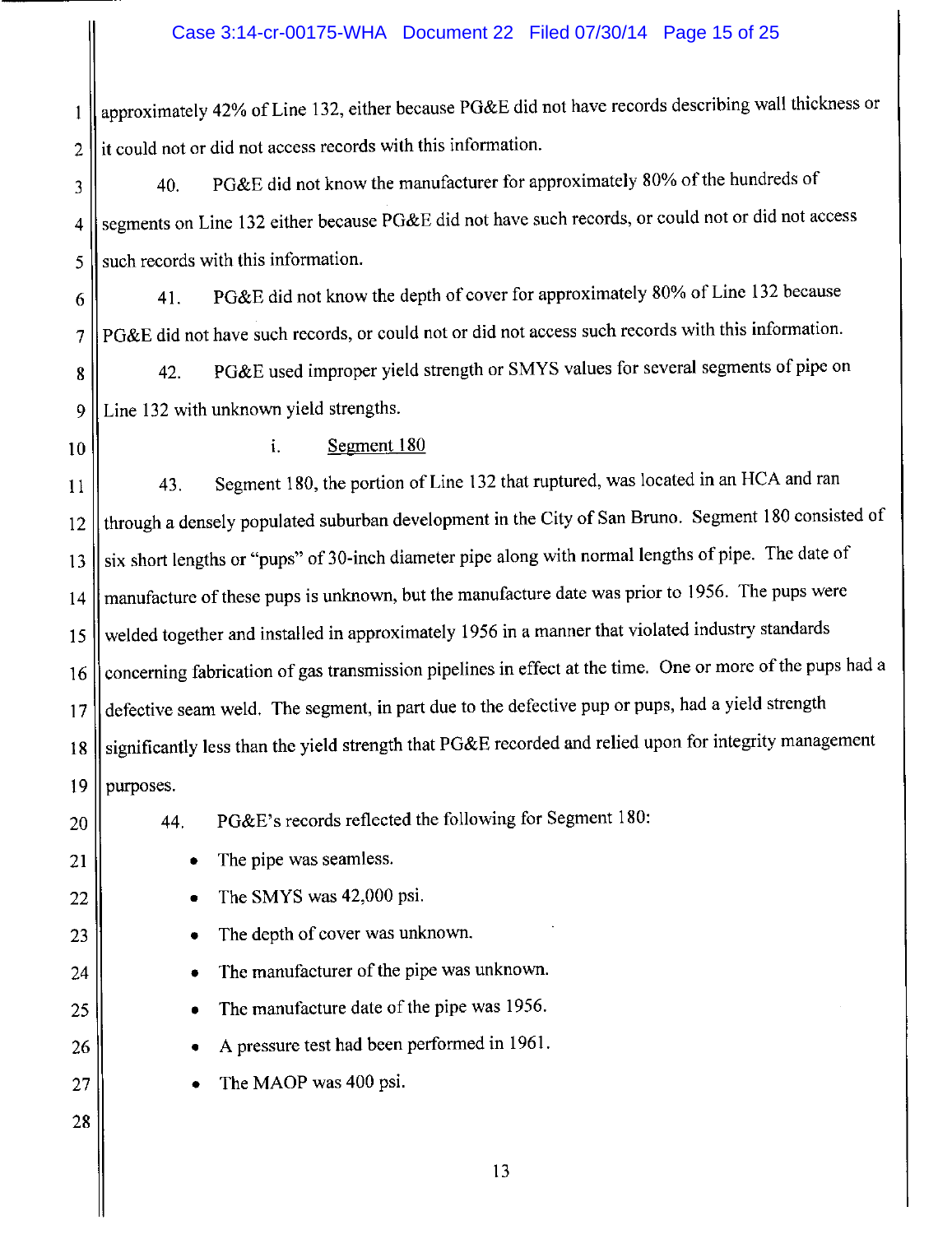## Case 3:14-cr-00175-WHA Document 22 Filed 07/30/14 Page 16 of 25

|                | Case 3:14-cr-00175-WHA  Document 22  Filed 07/30/14  Page 16 of 25                                                                                                            |
|----------------|-------------------------------------------------------------------------------------------------------------------------------------------------------------------------------|
| 1              | In fact, the pipe in Segment 180 was seamed, not seamless. The SMYS was unknown,<br>45.                                                                                       |
| 2              | but measured after the San Bruno explosion at significantly less than 42,000 psi for four of the six pups.                                                                    |
| 3              | The pipe manufacturer date was unknown, but occurred well before 1956. No records of a pressure test                                                                          |
| 4              | existed showing that any pressure test, let alone a Subpart J pressure test, had been performed on                                                                            |
| 5              | Segment 180. Other records in PG&E's files also showed the MAOP for Line 132 as 375 and 390 psi.                                                                              |
| 6              | At no time between installation of the defective pup or pups and the San Bruno explosion<br>46.                                                                               |
| $\overline{7}$ | did PG&E check or confirm whether its records accurately reflected the data relevant to assessing the                                                                         |
| 8              | integrity of Segment 180, even though PG&E knew that GIS contained incomplete and inaccurate data.                                                                            |
| 9              | <b>Integrity Management For Line 132</b><br>ii.                                                                                                                               |
| 10             | PG&E identified segments of Line 132 as being in an HCA in 2002 and began<br>47.                                                                                              |
| 11             | conducting ECDA on Line 132 in 2002. PG&E also conducted ECDA on Line 132 in 2003, 2004, 2006,                                                                                |
| 12             | 2007, 2009, and 2010.                                                                                                                                                         |
| 13             | In identifying the threats that existed on Line 132 and choosing an assessment method to<br>48.                                                                               |
| 14             | assess those identified threats, PG&E knowingly relied on erroneous and incomplete information from                                                                           |
| 15             | the GIS database and failed to gather and integrate, among other things, the following data and                                                                               |
| 16             | information:                                                                                                                                                                  |
| 17             | Leak data, including the cause of over 30 prior leaks on segments of Line 132; instead<br>PG&E adopted a practice that it would not consider leaks with "unknown" causes when |
| 18             | deciding if ECDA was a proper assessment method;                                                                                                                              |
| 19             | Industry and PG&E data that showed that double submerged arc weld "DSAW"                                                                                                      |
| 20             | pipe manufactured by Western Consolidated Steel, which was found on segments<br>of Line 132, including Segment 181, had pipe body and longitudinal seam defect                |
| 21             | issues;                                                                                                                                                                       |
| 22             | A seam weld defect in DSAW pipe that was discovered on a different segment of Line<br>٠                                                                                       |
| 23             | 132, and was similar to pipe on both Segment 180 and Segment 181, and was repaired in<br>1988;                                                                                |
| 24             | Multiple longitudinal seam cracks found during radiography of girth welds on portions of                                                                                      |
| 25             | Line 132 that were constructed in 1948;                                                                                                                                       |
| 26             | A longitudinal seam weld defect in DSAW pipe discovered on a different segment of                                                                                             |
| 27             | Line 132 in 1992 when a tie-in girth weld was radiographed;                                                                                                                   |
| 28             | A defective weld found on Segment 186 of Line 132 in 2009. The segment was<br>originally fabricated by Consolidated Western using pipe similar to Segment 180 and             |
|                | 14                                                                                                                                                                            |
|                |                                                                                                                                                                               |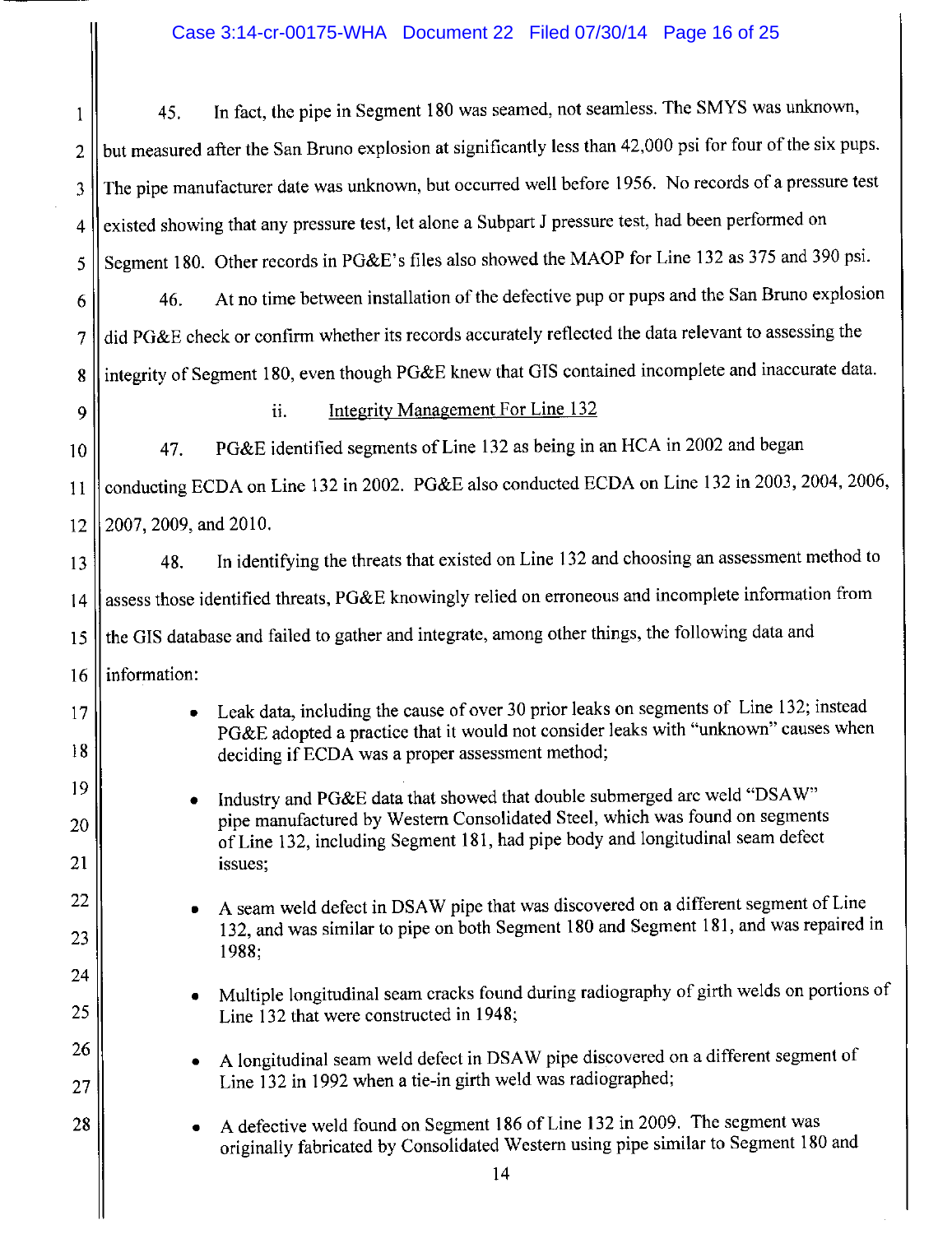|                                 |     | Case 3:14-cr-00175-WHA  Document 22  Filed 07/30/14  Page 17 of 25                                                                                                                                                                                                                                                                                                                                                                                                                                                                                                                                                     |
|---------------------------------|-----|------------------------------------------------------------------------------------------------------------------------------------------------------------------------------------------------------------------------------------------------------------------------------------------------------------------------------------------------------------------------------------------------------------------------------------------------------------------------------------------------------------------------------------------------------------------------------------------------------------------------|
| 1<br>2<br>3<br>4<br>5<br>6<br>7 |     | Segment 181 and installed in 1948, at or near the time when Segment 180 was originally<br>installed;<br>A field girth weld defect found on Segment 189 in 2009. Segment 189 was also<br>originally fabricated by Consolidated Western using DSAW pipe installed in 1948;<br>Whether any salvaged or re-used pipe, for which PG&E did not keep records,<br>including manufacturer, dates of use, and history of the pipe, had been used on<br>Line 132;<br>Documents related to the design, manufacturer, construction, or testing of<br>Segment 180 when it was relocated in 1956, including whether any salvaged pipe |
| 8<br>9                          |     | was used;<br>Information from the 1956 construction file related to the six pups installed on<br>Segment 180 by PG&E                                                                                                                                                                                                                                                                                                                                                                                                                                                                                                   |
| 10<br>11                        |     | The potential impact of cyclic fatigue or other loading conditions on Line 132<br>from planned or unplanned pressure fluctuations; and                                                                                                                                                                                                                                                                                                                                                                                                                                                                                 |
| 12<br>13                        |     | Additional construction defects on Line 132.                                                                                                                                                                                                                                                                                                                                                                                                                                                                                                                                                                           |
| 14<br>15                        | 49. | <b>Integrity Management for Other Transmission Lines</b><br>PG&E also knowingly failed to gather and integrate the following relevant data from                                                                                                                                                                                                                                                                                                                                                                                                                                                                        |
| 16                              |     | similar gas transmission pipeline segments as required by 49 C.F.R. § 192.917(b):                                                                                                                                                                                                                                                                                                                                                                                                                                                                                                                                      |
| 17                              | ٠   | A seam leak in DSAW pipe found on Line 300B in 1958;                                                                                                                                                                                                                                                                                                                                                                                                                                                                                                                                                                   |
| 18                              |     | A root cause analysis for an explosion on Line 109 in 1963;                                                                                                                                                                                                                                                                                                                                                                                                                                                                                                                                                            |
| 19                              | ۰   | A 1977 report concerning a leak on the long seam of Line 109;                                                                                                                                                                                                                                                                                                                                                                                                                                                                                                                                                          |
| 20                              |     | A characterization evaluation of nearby Line 109 girth welds in 1994;                                                                                                                                                                                                                                                                                                                                                                                                                                                                                                                                                  |
| 21                              | ٠   | A Subpart J pressure test failure in 1974 of a seam weld with lack of penetration<br>on DSAW pipe found on Line 300B, and which was similar to DSAW pipe found<br>on Segment 180 and Segment 181;                                                                                                                                                                                                                                                                                                                                                                                                                      |
| 22                              | ۰   | Laboratory test reports from 1975 relating to Line 101 girth welds; and,                                                                                                                                                                                                                                                                                                                                                                                                                                                                                                                                               |
| 23<br>24                        |     | Cracking of a seam weld in DSAW pipe in 1996 on Line 109 which paralleled<br>Line 132.                                                                                                                                                                                                                                                                                                                                                                                                                                                                                                                                 |
| 25                              | 50. | Relying on inaccurate and incomplete information regarding the pipeline attributes and                                                                                                                                                                                                                                                                                                                                                                                                                                                                                                                                 |
| 26                              |     | history of Lines 132 and 109, PG&E knowingly chose ECDA as the assessment method to assess the                                                                                                                                                                                                                                                                                                                                                                                                                                                                                                                         |
| 27                              |     | integrity of covered segments on Line 132, including Segment 180, starting in 2002 and for Line 109                                                                                                                                                                                                                                                                                                                                                                                                                                                                                                                    |
| 28                              |     | starting in 2003, and continuing until the San Bruno explosion.                                                                                                                                                                                                                                                                                                                                                                                                                                                                                                                                                        |
|                                 |     | 1 <sup>2</sup>                                                                                                                                                                                                                                                                                                                                                                                                                                                                                                                                                                                                         |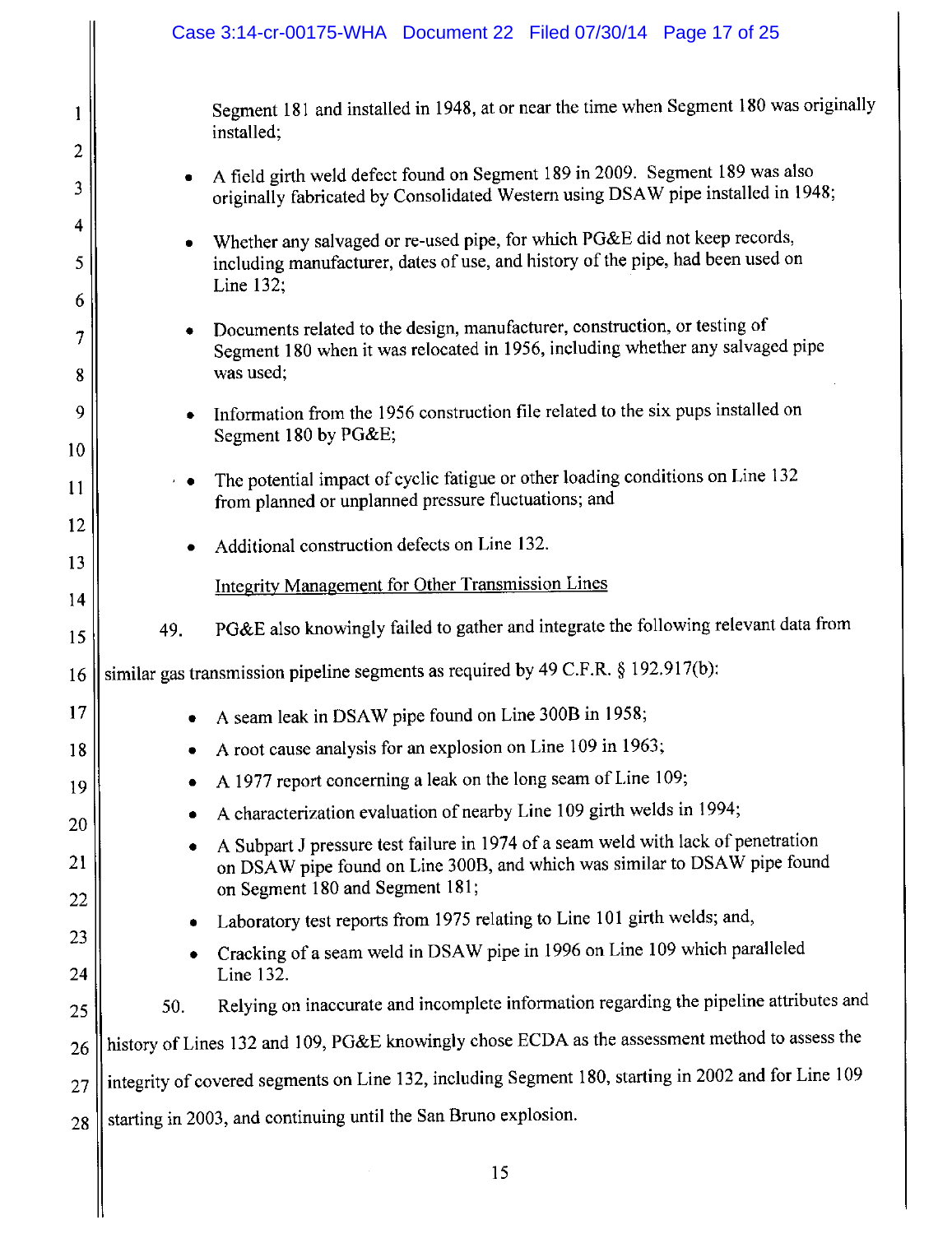In 2003 and again in 2008, as part of PG&E's PPIs, PG&E intentionally raised for a two-51.  $\mathbf{1}$ hour period the pressure of Line 132 at least 25 psi above the normal operating pressure the pipeline had  $\overline{2}$ experienced for decades in order to maintain a current MOP for Line 132 without having to conduct a 3 Subpart J pressure test. PG&E undertook this practice without conducting any review of the pipeline's  $\overline{4}$ history, including past leaks and the cause of such leaks, or verification of the pipeline's specifications 5 in order to assess whether intentionally increasing the pressure on Line 132 more than 25 pounds higher 6 than the line had experienced in decades would affect the integrity of the pipeline.  $\overline{7}$ 

On July 23, 2009, Line 132, at a point north of Segment 180, experienced an unplanned 52. 8 pressure increase that exceeded that segment's 5-year MOP. That segment of Line 132 had a known 9 manufacturing threat that was destabilized when the pipeline experienced this pressure increase. 10 Despite knowledge of this pressure excursion and the requirement to properly assess unstable  $11$ manufacturing threats, PG&E chose to assess that segment of Line 132 in 2009 using ECDA even 12 though PG&E knew that ECDA could not assess unstable manufacturing threats. 13

 $14$ 

#### Obstruction of the NTSB's Investigation

The NTSB is an independent federal agency dedicated to promoting aviation, railroad, 53. 15 highway, marine, pipeline, and hazardous materials safety. Established in 1967, the agency is mandated 16 by Congress through the Independent Safety Board of 1974 to investigate transportation accidents, 17 determine the probable cause of accidents, issue safety recommendations, study transportation issues, 18 and evaluate the safety of government agencies involved in transportation. The NTSB makes public its 19 actions and decisions through accident reports, safety studies, special investigation reports, safety 20 recommendations, and statistical reviews. 21

The NTSB began an investigation immediately after the San Bruno explosion on 54. 22 September 9, 2010. NTSB investigators were on-site for approximately two weeks after the explosion. 23 In addition, NTSB investigators issued numerous requests for information and documents, interviewed 24 witnesses, examined the ruptured pipe and the events leading to the explosion, and held three days of 25 public hearings. The NTSB issued a public report on or about August 30, 2011, and concluded, among 26 other things, that PG&E's Integrity Management program was both deficient and ineffective, and was a 27 probable cause of the accident. 28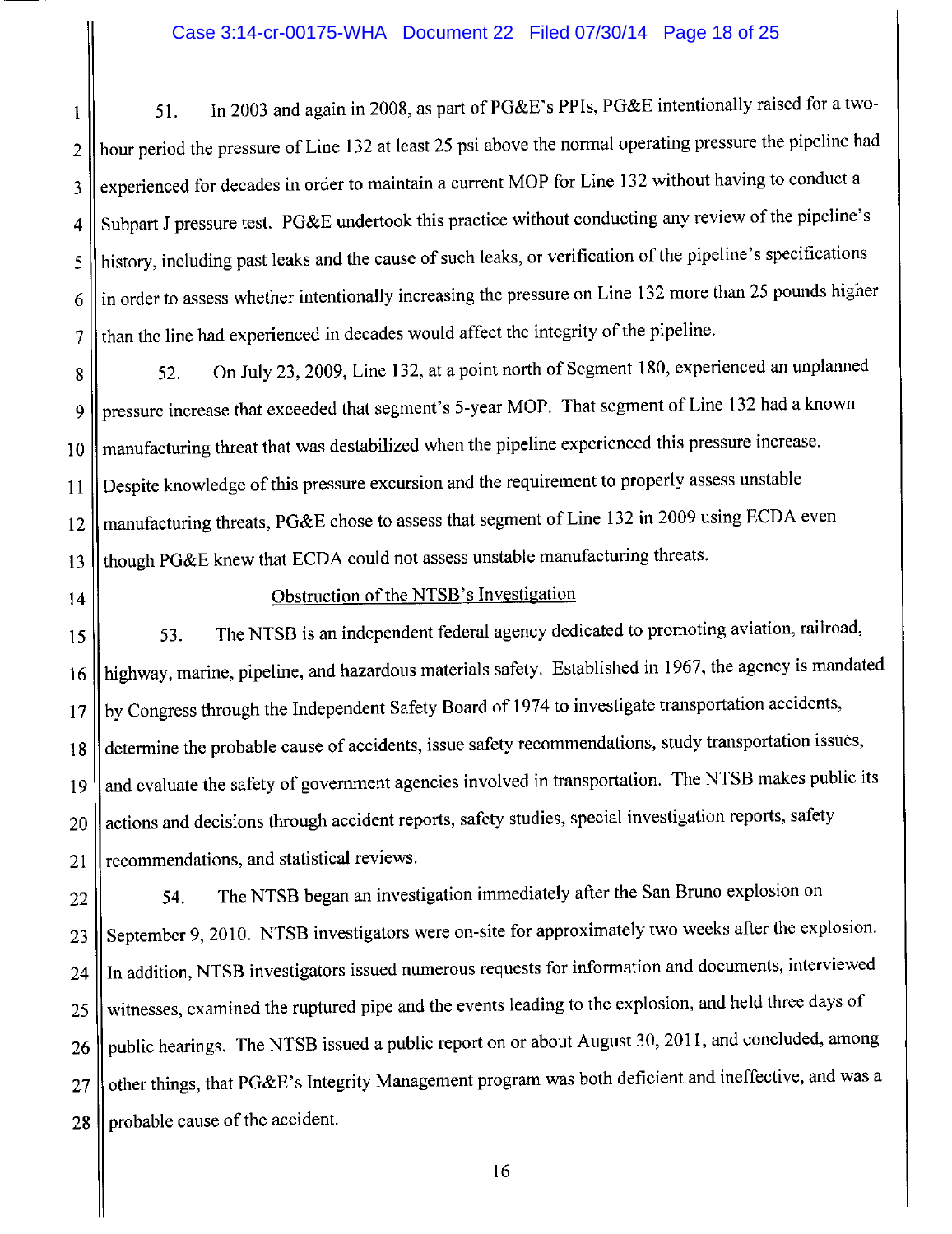#### Case 3:14-cr-00175-WHA Document 22 Filed 07/30/14 Page 19 of 25

The NTSB's investigation revealed that among other deficiencies, PG&E's records 55. 1 related to the establishment and calculation of the MOP and MAOP for Line 132 were incomplete and  $\overline{2}$ inaccurate. As a result, on January 3, 2011, the NTSB issued three safety recommendations, two of 3 which were designated "urgent." The first urgent recommendation directed PG&E to "[a]ggressively  $\overline{4}$ and diligently search" for records related to pipelines in HCAs that did not have the MAOP established 5 through prior hydrostatic testing. The second directed PG&E to calculate (based on the records found in 6 response to the first urgent recommendation) the valid MAOP for pipelines that did not have the MAOP  $\overline{7}$ established through hydrostatic testing. 8

Additionally, in or about September 2010, through in or about December 2010, the 9 56. NTSB sent PG&E a series of data requests concerning instances where PG&E's planned and unplanned  $10$ pressure increases exceeded the 5-year MOPs and/or MAOPs of pipelines in HCAs.  $11$ 

On February 22, 2011, as part of its response to the NTSB's data requests, PG&E 57. 12 attached a version of RMI-06 that provided that PG&E would only consider a manufacturing threat as 13 unstable if the pressure on the line exceeded the 5-year MOP by 10% ("the 10% Version"). The cover  $14$ sheet to the 10% Version indicated that it was prepared in February 2008, and approved in March 2008. 15

As set forth in paragraph 38 above, beginning in or about 2009, PG&E adopted the 58. 16 practice documented in the 10% Version, which was in direct contravention of Section 192.917(e) and  $17$ guidance issued by PHMSA. The consequence of this practice was that PG&E did not prioritize as  $18$ high-risk, and properly assess, many of its oldest transmission lines in HCAs, including Line 132, that 19 had never been hydro tested because of the grandfather clause. 20

On April 6, 2011, PG&E sent a letter to the NTSB withdrawing the 10% Version sent in 59. 21 February 2011, claiming it was an unapproved draft. The letter attached the original version of RMI-06 22 approved in 2008, and a version of RMI-06 approved on April 5, 2011, neither of which included the 23 10% language. In the letter, PG&E claimed it had recently discovered that the 10% Version submitted 24 to the NTSB included the cover sheet for the original version of RMI-06 approved in 2008, and that 25 PG&E had no indication that the version with the 10% language was ever approved. 26

PG&E did not disclose that, from in or about 2009 through in or about April 2011, its 60. 27 Integrity Management group followed the practice set forth in the 10% Version by only considering 28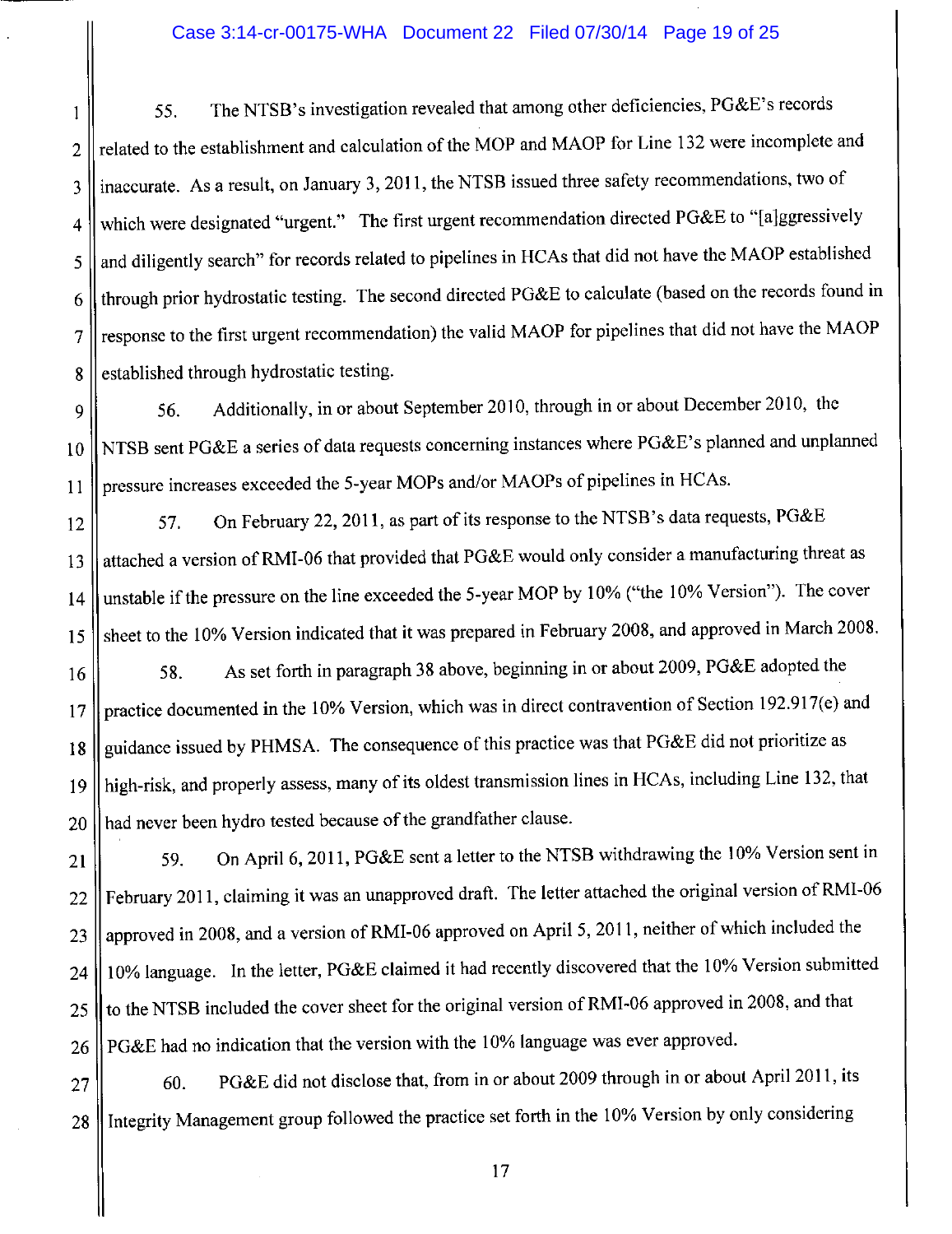manufacturing threats active and high-risk if the pressure exceeded the MOP by 10%. The letter also  $\mathbf{1}$ failed to disclose that PG&E knew the 10% Version was in violation of Section 192.917(e) and the  $\overline{2}$ guidance issued by PHMSA with respect to Section 192.917(e). 3

#### THE CHARGES

COUNT ONE: (18 U.S.C. § 1505 – Obstruction of the NTSB's Investigation)

The allegations set forth in paragraphs 1-8, 11-12, 15-19, 22-38, and 50-60 are re-alleged 61. and incorporated herein by reference.

On or about September 10, 2010, and continuing through on or about September 30, 2011, in the Northern District of California, the defendant,

 $10$ 

 $11$ 

16

 $17$ 

18

19

20

21

22

23

24

25

26

 $\overline{4}$ 

5

6

 $\overline{7}$ 

8

9

PACIFIC GAS AND ELECTRIC COMPANY,

did corruptly influence, obstruct, and impede, and did endeavor to influence, obstruct, and impede the 12 due and proper administration of the law under which a pending proceeding was being had before a  $13$ department and agency of the United States, specifically, an investigation by the National Transportation 14 Security Board into the cause of the San Bruno explosion and PG&E's Integrity Management program. 15 All in violation of Title 18, United States Code, Section 1505.

COUNTS TWO AND THREE: (49 U.S.C. § 60123 - Natural Gas Pipeline Safety Act)

The allegations set forth in paragraphs 1-14, 18-19, 22-28, and 39-52 above are 62. re-alleged and incorporated herein by reference.

Starting in or about December 2003, and continuing through on or about 63. September 9, 2010, in the Northern District of California, the defendant,

PACIFIC GAS AND ELECTRIC COMPANY,

by and through the actions of its employees, knowingly and willfully violated a minimum safety standard for pipelines carrying natural gas, as set forth in Title 49, Code of Federal Regulations, Section 192.917(b). Specifically, PACIFIC GAS AND ELECTRIC COMPANY knowingly and willfully failed to gather and integrate existing data and information that could be relevant to identifying and evaluating all potential threats on covered segments of the following lines:

| 27 | Count | Date             | Line     |
|----|-------|------------------|----------|
| 28 |       | January 22, 2010 | Line 132 |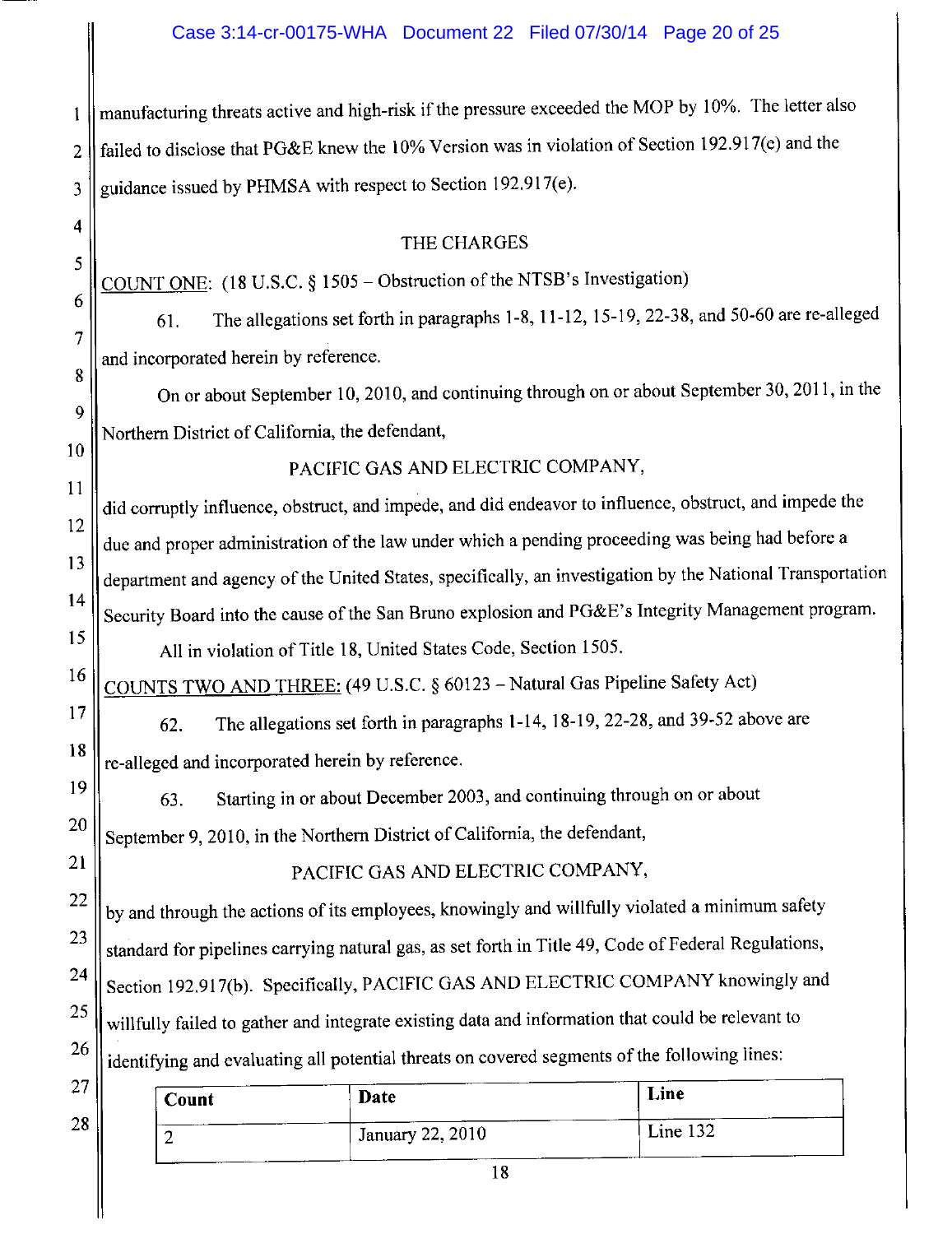### Case 3:14-cr-00175-WHA Document 22 Filed 07/30/14 Page 21 of 25

| ັ | January 22, 2010 | Line 109 |
|---|------------------|----------|
|   |                  |          |

All in violation of Title 49, United States Code, Section 60123.

 $\mathbf{1}$ 

 $\overline{c}$ 

3

 $\overline{4}$ 

9

15

16

17

18

19

20

21

22

23

24

25

26

27

28

COUNTS FOUR AND FIVE: (49 U.S.C. § 60123 -- Natural Gas Pipeline Safety Act)

The allegations set forth in paragraphs 1-14, 18-19, 22-28, and 46-49 above are 5 64. re-alleged and incorporated herein by reference. 6

Starting on a date unknown to the grand jury and continuing until at least on or  $\overline{7}$ 65.

about September 9, 2010, in the Northern District of California, the defendant, 8

PACIFIC GAS AND ELECTRIC COMPANY,

by and through the actions of its employees, knowingly and willfully violated a minimum safety 10 standard for pipelines carrying natural gas, as set forth in Title 49, Code of Federal Regulations,  $11$ Section 192.709(a). Specifically, PACIFIC GAS AND ELECTRIC COMPANY knowingly and 12 willfully failed to maintain records concerning the date, location, and description of each repair 13 made to the following lines: 14

| Count | Date                    | Line     |
|-------|-------------------------|----------|
| 4     | January 22, 2010        | Line 132 |
| پ     | <b>January 22, 2010</b> | Line 109 |

All in violation of Title 49, United States Code, Section 60123.

COUNTS SIX THROUGH EIGHT: (49 U.S.C. § 60123 - Natural Gas Pipeline Safety Act)

The allegations set forth in paragraphs 1-14, 18-19, 22-28, and 39-52 are re-alleged and 66. incorporated herein by reference.

Starting on a date unknown to the grand jury and continuing through on or about the 67. dates set forth in the table below, in the Northern District of California, the defendant,

PACIFIC GAS AND ELECTRIC COMPANY,

by and through the actions of its employees, knowingly and willfully violated a minimum safety standard for pipelines carrying natural gas, as set forth in Title 49, Code of Federal Regulations, Section 192.917(a). Specifically, PACIFIC GAS AND ELECTRIC COMPANY knowingly and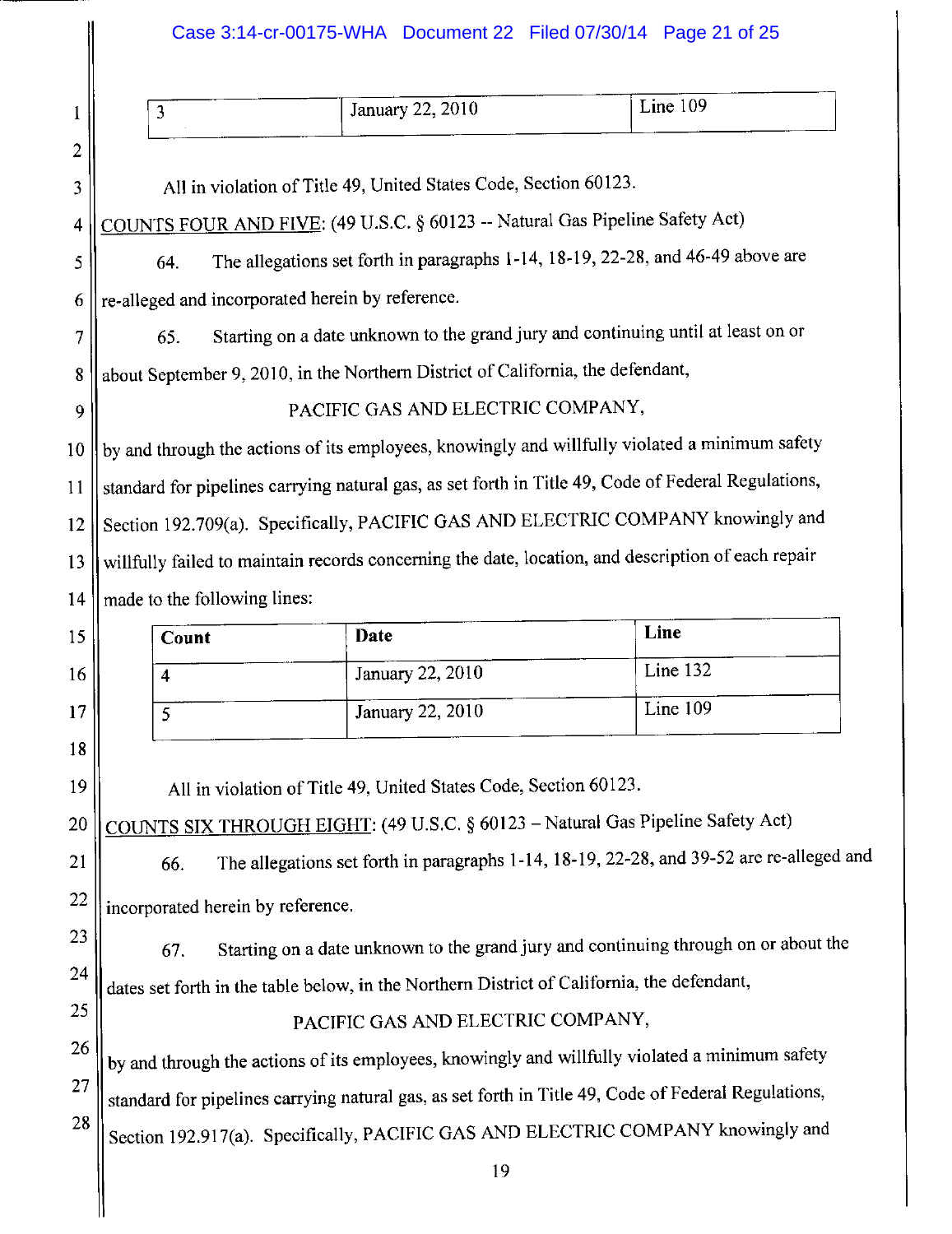### Case 3:14-cr-00175-WHA Document 22 Filed 07/30/14 Page 22 of 25

willfully failed to identify and evaluate potential threats to covered segments on the lines set 1  $\overline{2}$ forth below:

 $\mathfrak{Z}$ 

 $\overline{4}$ 

5

6

 $\overline{7}$ 

8

9

10

 $11$ 

12

13

14

15

16

17

21

22

23

24

25

26

27

28

| Count | Date                    | Line        |
|-------|-------------------------|-------------|
| Ð     | January 22, 2010        | Line $132$  |
|       | <b>January 22, 2010</b> | Line 153    |
| 8     | January 22, 2010        | DFM 1816-01 |

All in violation of Title 49, United States Code, Section 60123. COUNTS NINE THROUGH FOURTEEN: (49 U.S.C. § 60123 -- Natural Gas Pipeline Safety Act)

The allegations set forth in paragraphs 1 through 52 above are re-alleged and 68. incorporated herein by reference.

Starting on a date unknown to the grand jury and continuing through on or about 69. the dates set forth in the table below, in the Northern District of California, the defendant,

### PACIFIC GAS AND ELECTRIC COMPANY,

by and through the actions of its employees, knowingly and willfully violated a minimum safety standard for pipelines carrying natural gas, as set forth in Title 49, Code of Federal Regulations, Section 192.919. Specifically, PACIFIC GAS AND ELECTRIC COMPANY knowingly and 18 willfully failed to include in its annual baseline assessment plan all potential threats on a covered 19 segment and failed to select the most suitable assessment method to assess all potential threats on 20 covered segments on the lines set forth below:

| Count | Date             | Line         |
|-------|------------------|--------------|
| 9     | January 22, 2010 | Line 132     |
| 10    | January 22, 2010 | Line 153     |
| 11    | January 22, 2010 | DFM 1816-01  |
| 12    | January 22, 2010 | Line $107$   |
| 13    | January 22, 2010 | Line $191-1$ |
| 14    | January 22, 2010 | Line $109$   |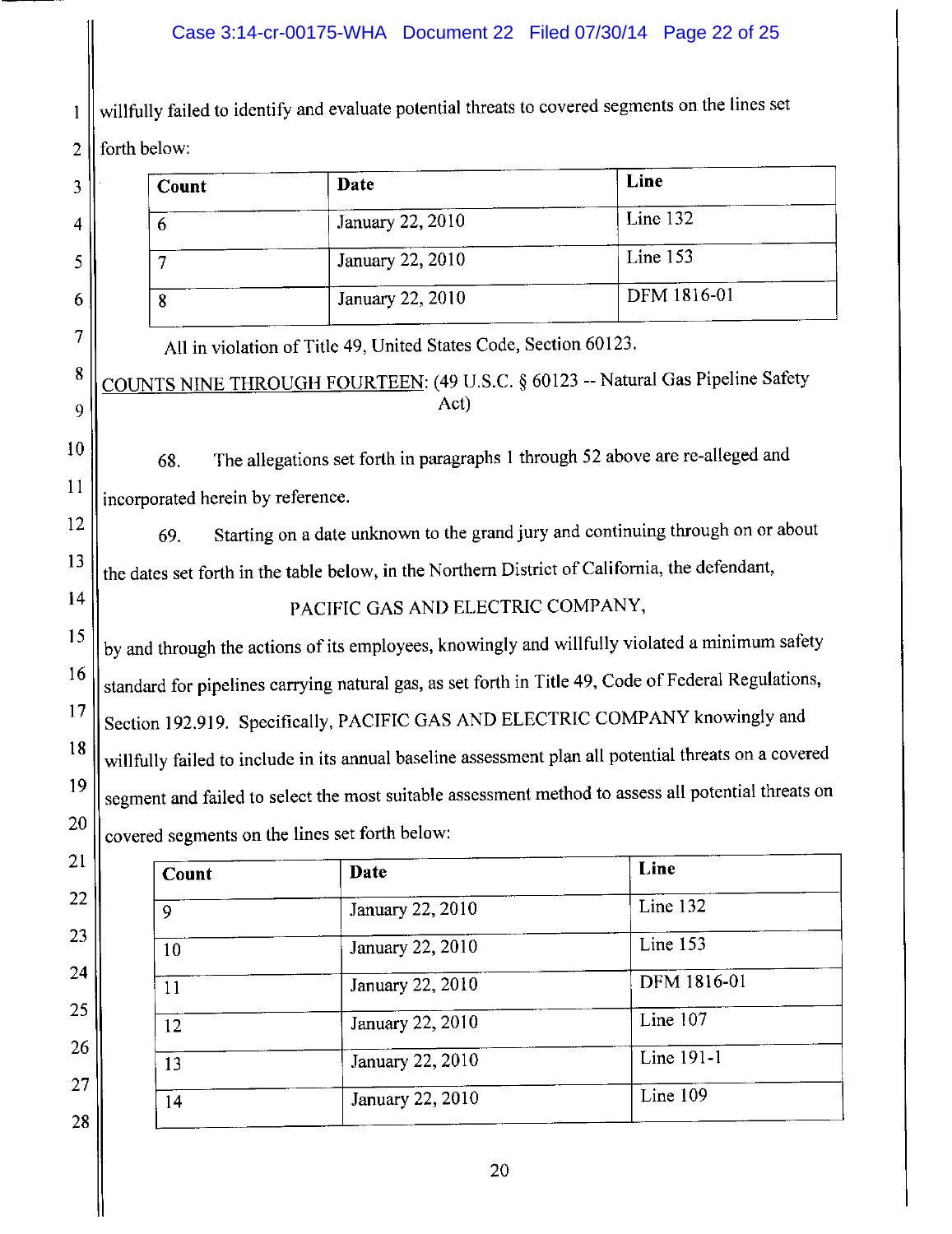All in violation of Title 49, United States Code, Section 60123.

COUNTS FIFTEEN THROUGH EIGHTEEN: (49 U.S.C. § 60123 -- Natural Gas Pipeline

Safety Act) The allegations set forth in paragraphs 1-10, 13-19, 29-38, and 51-52 above are re-alleged 70. and incorporated herein by reference.

Starting on a date unknown to the grand jury and continuing through on or about the 71. dates set forth in the table below, in the Northern District of California, the defendant,

PACIFIC GAS AND ELECTRIC COMPANY,

by and through the actions of its employees, knowingly and willfully violated a minimum safety standard for pipelines carrying natural gas, as set forth in Title 49, Code of Federal Regulations, Section 192.917(e)(3). Specifically, PACIFIC GAS AND ELECTRIC COMPANY knowingly and willfully failed to prioritize covered segments of lines as high risk segments for the baseline assessment or a subsequent reassessment, after a changed circumstance rendered manufacturing threats on segments of the lines set forth below unstable:

| Count | Date             | Line        |
|-------|------------------|-------------|
| 15    | January 22, 2010 | Line 132    |
| 16    | January 22, 2010 | Line 153    |
| 17    | January 22, 2010 | DFM 1816-01 |
| 18    | January 22, 2010 | Line 109    |

All in violation of Title 49, United States Code, Section 60123.

COUNTS NINETEEN THROUGH TWENTY-THREE: (49 U.S.C. § 60123 -- Natural Gas Pipeline Safety Act)

The allegations set forth in paragraphs 1-10, 13-19, 29-38, and 51-52 above are re-alleged 72. and incorporated herein by reference.

Starting on a date unknown to the grand jury, and continuing through January 22, 2010, 73. in the Northern District of California, the defendant,

PACIFIC GAS AND ELECTRIC COMPANY,

by and through the actions of its employees, knowingly and willfully violated a minimum safety

25

26

27

28

 $\mathbf{1}$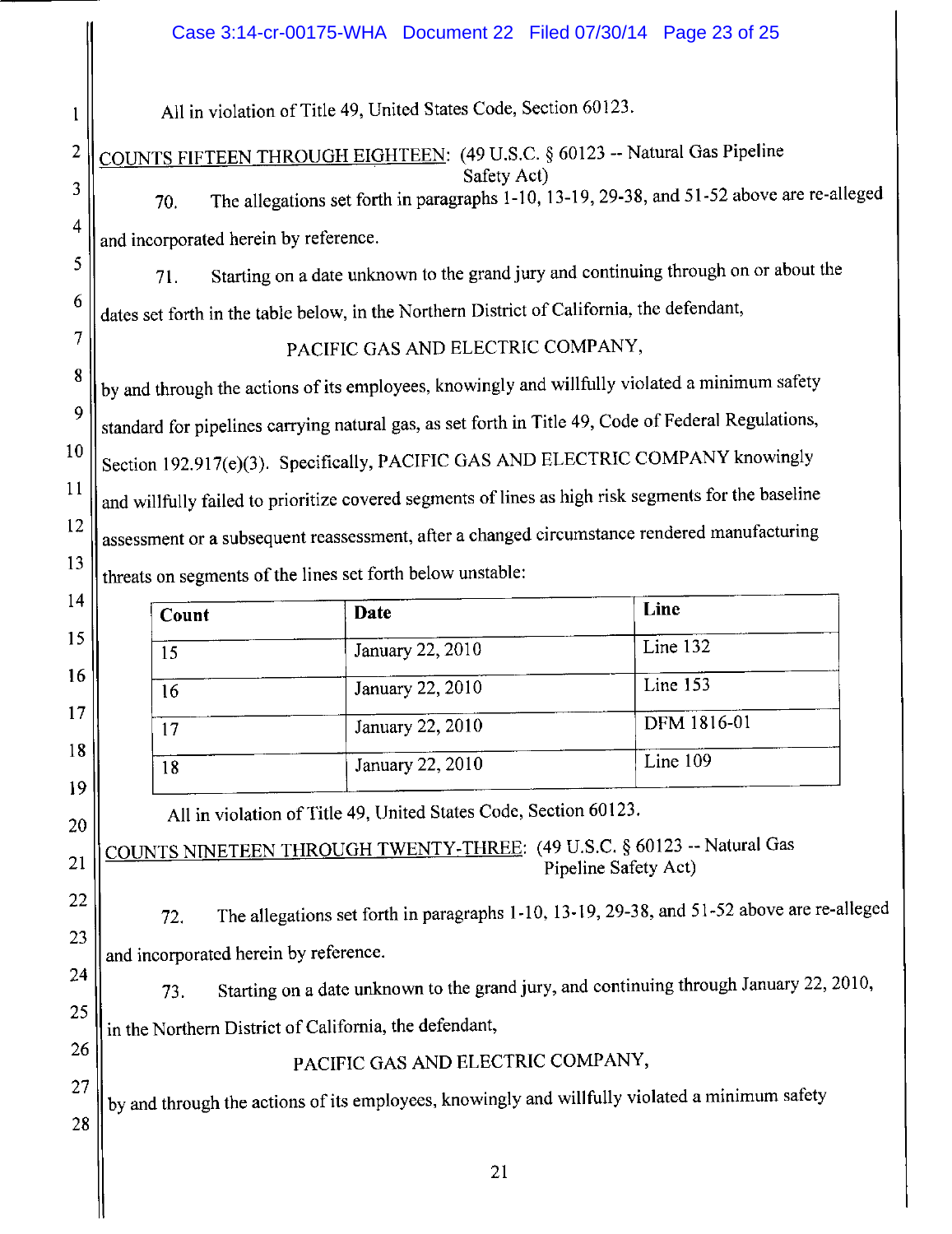standard for pipelines carrying natural gas, as set forth in Title 49, Code of Federal Regulations,  $\mathbf{1}$ Section 192.917(e)(4). Specifically, PACIFIC GAS AND ELECTRIC COMPANY knowingly  $\overline{2}$ and willfully failed to prioritize covered segments of a line, as high risk segments for a baseline 3 assessment or a subsequent reassessment after a changed circumstance rendered manufacturing  $\overline{4}$ threats on those segments unstable, and failed to analyze covered segments to determine the risk 5 of failure from such manufacturing threats on segments of the lines set forth below: 6

| $\overline{7}$ | Count | Date             | Line        |
|----------------|-------|------------------|-------------|
| 8              | 19    | January 22, 2010 | DFM 1816-01 |
| 9              | 20    | January 22, 2010 | Line 191-1  |
| 10             | 21    | January 22, 2010 | Line 109    |
| 11             | 22    | January 22, 2010 | Line 107    |
| 12             | 23    | January 22, 2010 | Line 132    |
|                |       |                  |             |

All in violation of Title 49, United States Code, Section 60123.

13

14

15

16

 $17$ 

18

21

COUNTS TWENTY-FOUR THROUGH TWENTY-EIGHT: (49 U.S.C. § 60123 -- Natural Gas Pipeline Safety Act)

The allegations set forth in paragraphs 1-10, 20-27, and 44-46 above are re-alleged and 74. incorporated herein by reference.

Starting in or about August 1970, and continuing through the date of this indictment, in 75. 19 the Northern District of California, the defendant, 20

PACIFIC GAS AND ELECTRIC COMPANY,

by and through the actions of its employees, knowingly and willfully violated a minimum safety 22 standard for pipelines carrying natural gas, as set forth in Title 49, Code of Federal Regulations, 23 Section 192.517(a). Specifically, PACIFIC GAS AND ELECTRIC COMPANY knowingly and  $24$ willfully failed to retain for the useful life of the following pipelines, a strength test pressure 25 record that included the test medium, the test pressure and duration, pressure recording charts, 26 significant elevation variations, any leaks and failures noted, and the employee who performed 27 the test, for each test performed pursuant to Sections 192.505 and 192.507: 28